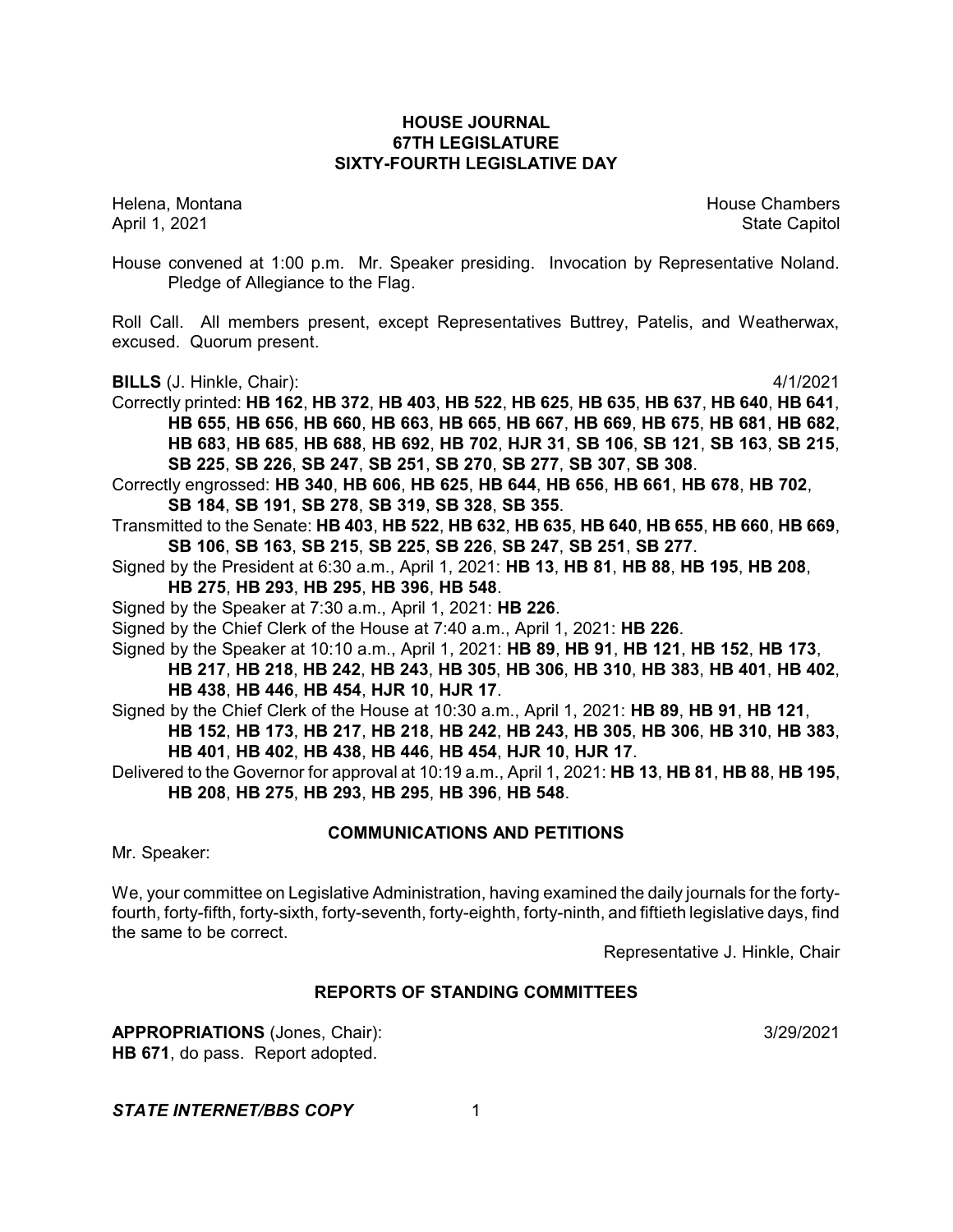#### **APPROPRIATIONS** (Jones, Chair): 3/30/2021 **HB 686**, do pass. Report adopted.

# **APPROPRIATIONS** (Jones, Chair): 3/31/2021

**HB 678**, introduced bill, be amended as follows:

1. Title, line 4. **Following**: "BILL 2;" **Insert**: "REVISING THE DEFINITION OF "TELEWORK";"

2. Title, line 8. **Following**: "SECTIONS" **Insert**: "2-18-101,"

3. Title, line 8 through line 9. **Strike**: "AN EFFECTIVE" on line 8 through "DATE" on line 9 **Insert**: "EFFECTIVE DATES"

#### 4. Page 1.

**Following**: line 12

**Insert**: "**Section 1.** Section 2-18-101, MCA, is amended to read:

"**2-18-101. Definitions.** As used in parts 1 through 3 and part 10 of this chapter, the following definitions apply:

(1) "Agency" means a department, board, commission, office, bureau, institution, or unit of state government recognized in the state budget.

(2) "Base salary" means the base hourly pay rate annualized paid to an employee, excluding overtime and longevity.

(3) "Benchmark" means a representative position in a specific occupation that is used to illustrate the application of the job evaluation factor used to classify the occupation.

(4) "Blue-collar pay plan" means a strictly negotiated classification and pay plan consisting of unskilled or skilled labor, trades, and crafts occupations.

(5) "Board" means the board of personnel appeals established in 2-15-1705.

(6) "Broadband classification plan" means a job evaluation method that measures the difficulty of the work and the knowledge or skills required to perform the work.

(7) "Broadband pay plan" means a pay plan using a pay hierarchy of broad pay bands based on a classification plan, including market midpoint and occupational wage ranges.

(8) "Compensation" means the annual or hourly wage or salary and includes the longevity allowance provided in 2-18-304 and leave and holiday benefits provided in part 6 of this chapter.

(9) "Competencies" means sets of measurable and observable knowledge, skills, and behaviors that contribute to success in a position.

(10) "Department" means the department of administration created in 2-15-1001.

(11) (a) Except in 2-18-306, "employee" means any state employee other than an employee excepted under 2-18-103 or 2-18-104.

(b) The term does not include a student intern.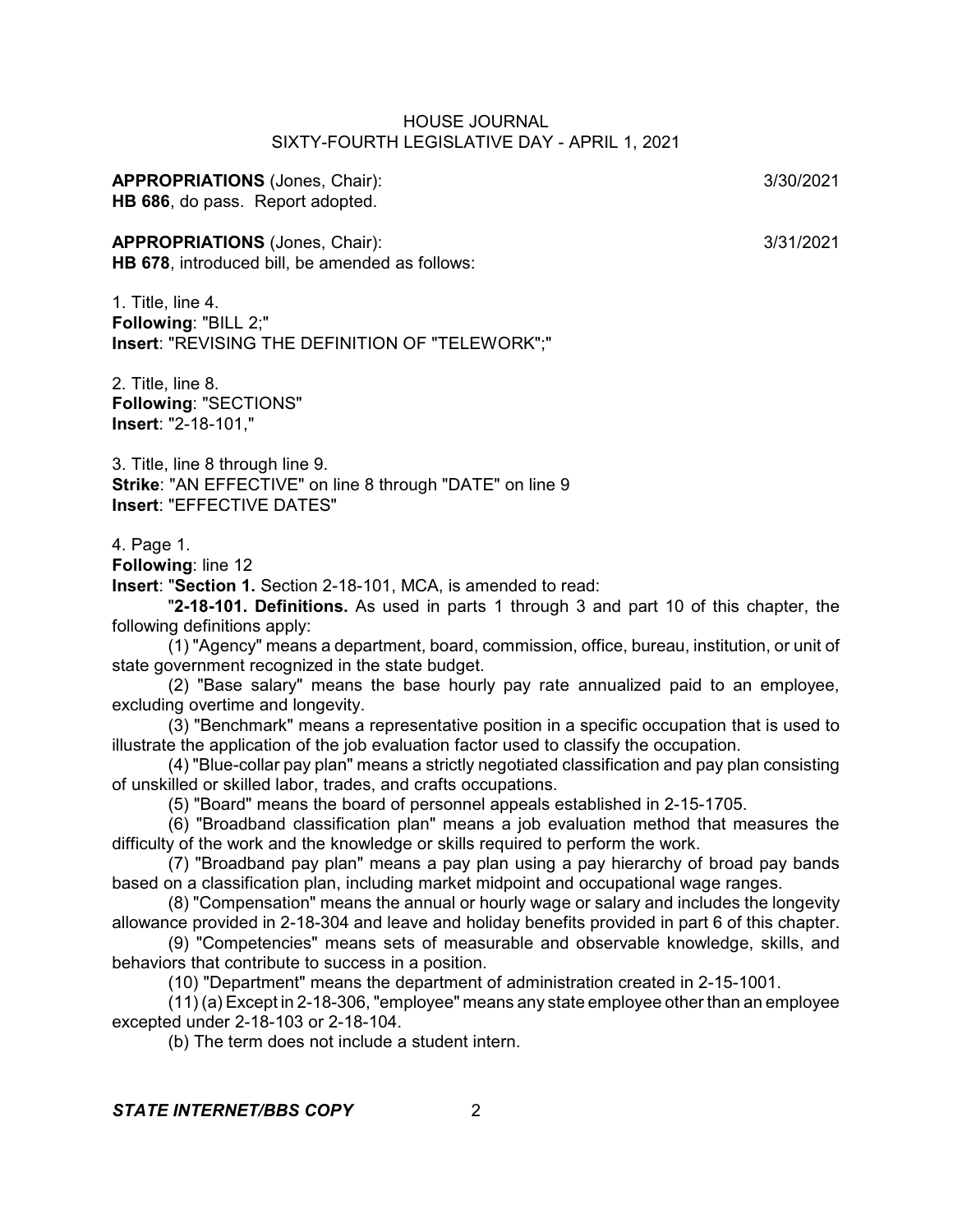(12) "Job evaluation factor" means a measure of the complexities of the predominant duties of a position.

(13) "Job sharing" means the sharing by two or more persons of a position.

(14) "Market midpoint" means the median base salary that other employers pay to employees in comparable occupations as determined by the department's salary survey of the relevant labor market.

(15)"Occupation" means a generalized family of positions having substantially similar duties and requiring similar qualifications, education, and experience.

(16) "Occupational wage range" means a range of pay, including a minimum, market midpoint, and maximum salary, for a specific occupation that is most consistent with the pay being offered by competing employers for fully competent employees within that occupation. The salary for an employee may be less than the minimum salary.

(17) "Pay band" means a wide salary range covering a number of different occupations. Pay bands are used for reporting and analysis purposes only.

(18) "Pay progression" means a process by which an employee's compensation may be increased, based on documented factors determined by the department, to bring the employee's compensation to a higher rate within the occupational wage range of the employee.

(19) "Permanent employee" means an employee who is designated by an agency as permanent, who was hired through a competitive selection process unless excepted from the competitive process by law, and who has attained or is eligible to attain permanent status.

(20)"Permanent status" means the state an employee attains after satisfactorily completing an appropriate probationary period.

(21) "Personal staff" means those positions occupied by employees appointed by the elected officials enumerated in Article VI, section 1, of the Montana constitution or by the public service commission as a whole.

(22) "Position" means a collection of duties and responsibilities currently assigned or delegated by competent authority, requiring the full-time, part-time, or intermittent employment of one person.

(23) "Program" means a combination of planned efforts to provide a service.

(24) "Seasonal employee" means a permanent employee who is designated by an agency as seasonal, who performs duties interrupted by the seasons, and who may be recalled without the loss of rights or benefits accrued during the preceding season.

(25) "Short-term worker" means a person who:

(a) may be hired by an agency without using a competitive hiring process for an hourly wage established by the agency;

(b) may not work for the agency for more than 90 days in a continuous 12-month period; (c) is not eligible for permanent status;

(d) may not be hired into a permanent position by the agency without a competitive selection process;

(e) is not eligible to earn the leave and holiday benefits provided in part 6 of this chapter; and

(f) may be discharged without cause.

(26) "Student intern" means a person who:

(a) has been accepted in or is currently enrolled in an accredited school, college, or university and may be hired by an agency in a student intern position without using a competitive selection process;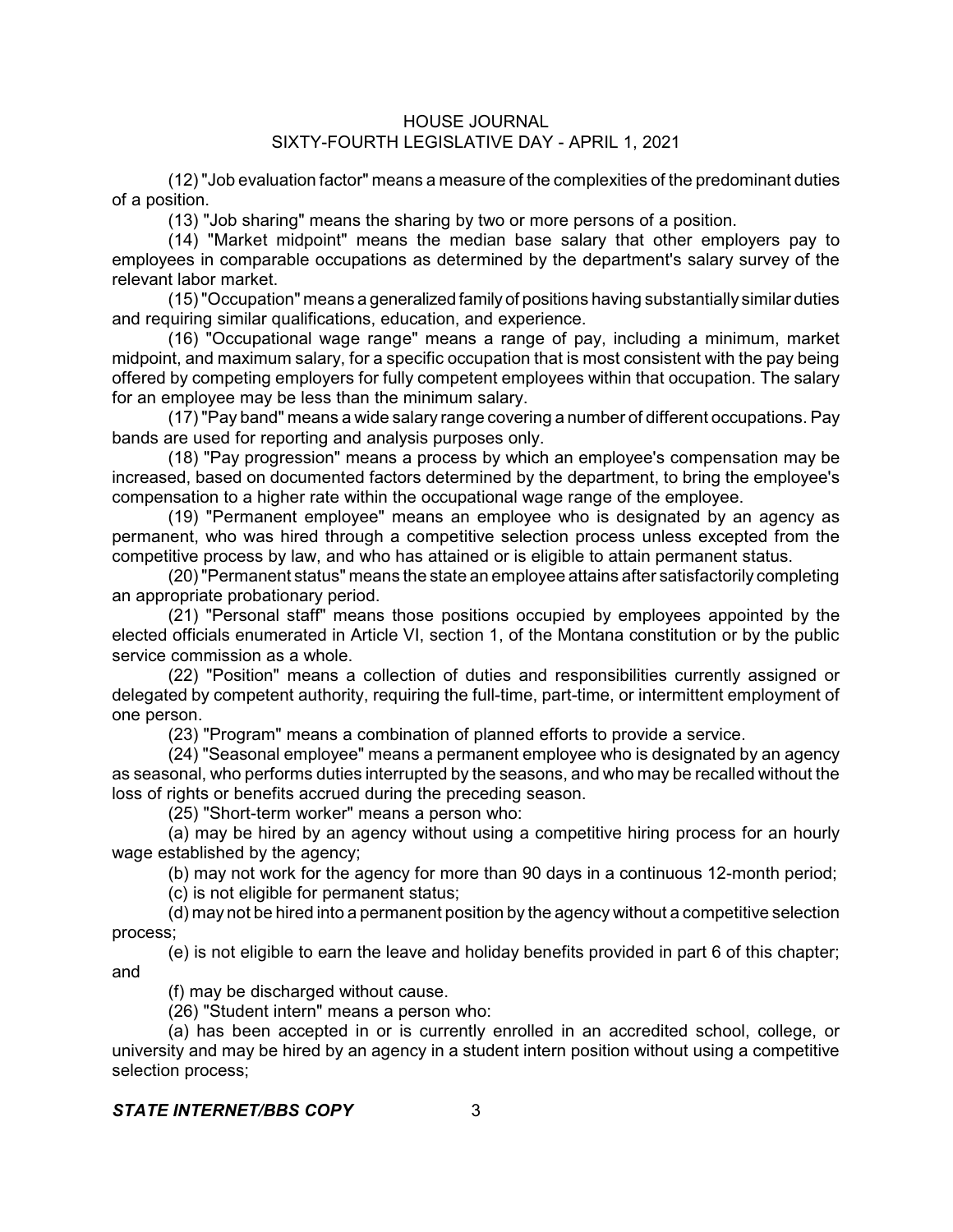(b) is not eligible for permanent status;

(c) is not eligible to become a permanent employee without a competitive selection process;

(d) must be covered by the hiring agency's workers' compensation insurance;

(e) is not eligible to earn the leave and holiday benefits provided for in part 6 of this chapter; and

(f) may be discharged without cause.

(27) (a) "Telework" means a flexible work arrangement where a designated employee may work from:

(i) home within the state of Montana or an alternative worksite within the state of Montana 1 or more days a week instead of physically traveling to a central workplace; or

(ii) an alternative worksite outside the state of Montana limited to:

(A) employees who are mental health professionals as defined in 27-1-1101 involved in psychological or psychiatric evaluations and treatment;

(B) employees engaged in providing services related to information technology as defined in 2-17-506; or

(C) employees who are medical professionals involved in medical evaluations and treatment; or

(D) employees engaged in providing services related to economic development.

(b) The office of budget and program planning must approve a designated employee's alternative worksite outside the state of Montana before the employee begins work.

(28) "Temporary employee" means an employee who:

(a) is designated as temporary by an agency for a definite period of time not to exceed 12 months;

(b) performs duties on a temporary basis;

(c) is not eligible for permanent status;

(d) is terminated at the end of the employment period; and

(e) is not eligible to become a permanent employee without a competitive selection process.""

**Renumber:** subsequent sections

5. Page 1, line 21 through line 22. **Following**: "87-1-601(10)." on line 21 **Strike**: "These" on line 21 through "601(10)." on line 22

6. Page 1, line 28. **Strike**: "\$25,000" **Insert**: "\$50,000"

7. Page 2, line 5. **Strike**: "\$25,000" **Insert**: "\$50,000"

8. Page 2, line 9. **Strike**: "\$25,000" **Insert**: "\$50,000"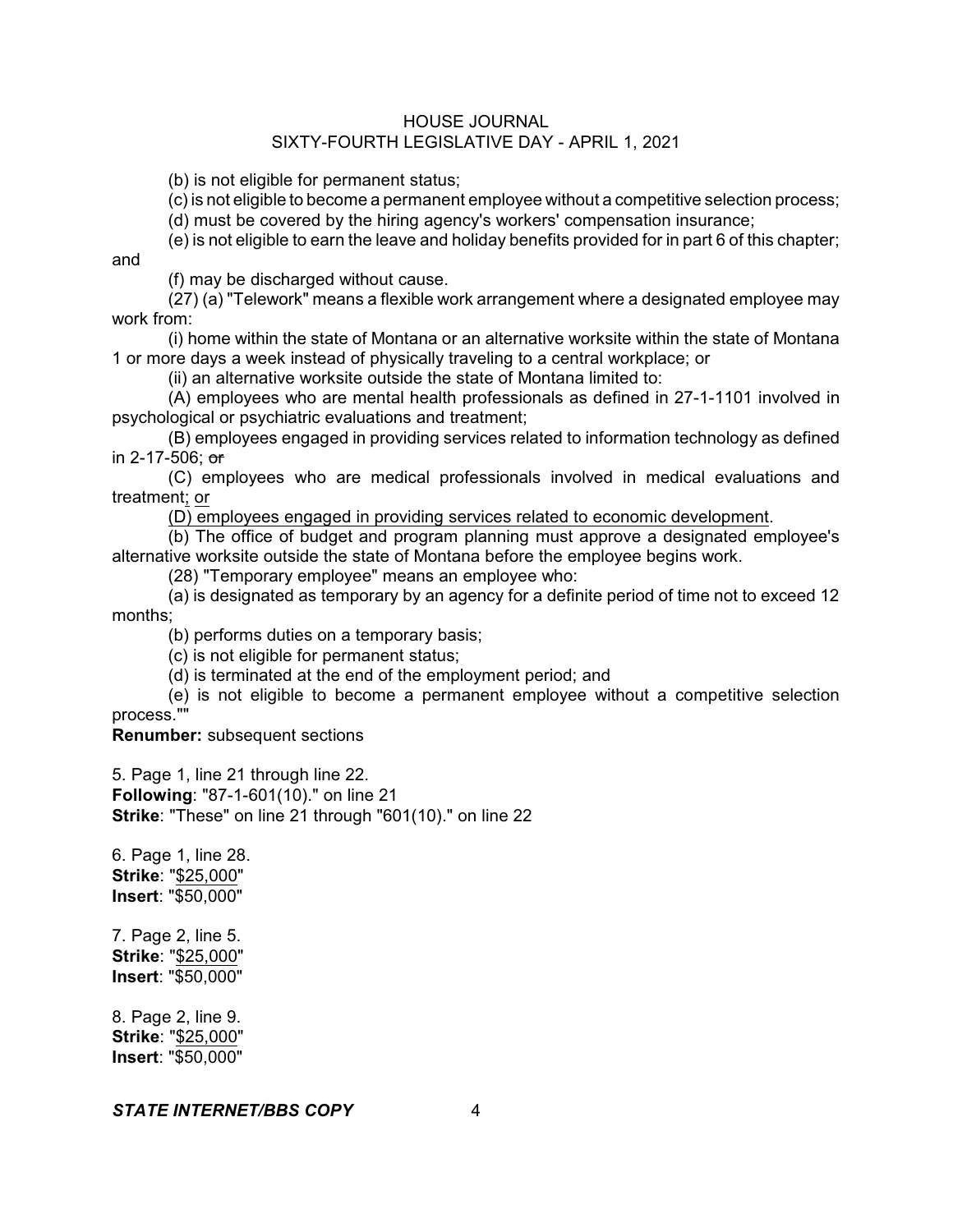9. Page 2, line 16. **Following**: "procedures," **Insert**: "and"

10. Page 2, line 16 through line 17. **Following**: "accountability" on line 16 **Strike**: ", and" on line 16 through "year" on line 17

11. Page 2, line 20 through line 21. **Following**: "met" on line 20 **Strike**: ", and" on line 20 through "year" on line 21

12. Page 3.

**Following**: line 2

**Insert**: "**Section 3.** Section 10-3-801, MCA, is amended to read:

"**10-3-801. Account created for funding search and rescue operations -- rules.** (1) There is an account in the state special revenue fund established in 17-2-102. The account must be administered by the disaster and emergency services division of the department exclusively for the purposes of search and rescue as provided in this section. The department may retain up to 5% of the money in the account to pay its costs of administering this section.

(2) There must be deposited in the account:

(a) fund transfers pursuant to  $15-1-122(2)(e)$ ;

(b) fund transfers pursuant to 87-1-601(10). These funds may be used only as provided in 87-1-601(10).

(c) all money received by the department in the form of gifts, grants, reimbursements, or appropriations from any source intended to be used for search and rescue operations.

(3) (a) Not less than 50% of the money in the account must be used by the department to defray costs of:

(i) local search and rescue units for search and rescue missions conducted through a county sheriff's office at a maximum of  $$6,000$  \$12,000 for each rescue mission, regardless of the number of counties or county search and rescue organizations involved. To fulfill the purposes of this subsection  $(3)(a)(i)$ , the department shall transmit reimbursement money to the county treasurer, who shall deposit the funds in a separate search and rescue fund accessible by the local search and rescue unit that requested the reimbursement. The county treasurer shall notify the reimbursed local search and rescue unit by mail when the deposit occurs.

(ii) a county sheriff's office at a maximum of  $$6,000$  \$12,000 for each rescue mission, regardless of the number of counties or county search and rescue organizations involved.

(b) The remaining money in the account may be used by the department:

(i) to match local funds for the purchase of equipment for use by local search and rescue units at a maximum of \$6,000 \$12,000 for each unit in a calendar year. The cost-sharing match must be 35% local funds to 65% from the account.

(ii) for reimbursement of expenses related to the training of search and rescue volunteers.

(4) The department may adopt rules to implement the proper administration of the account. The rules may include:

(a) a method of reimbursing local search and rescue units or a county sheriff's office, on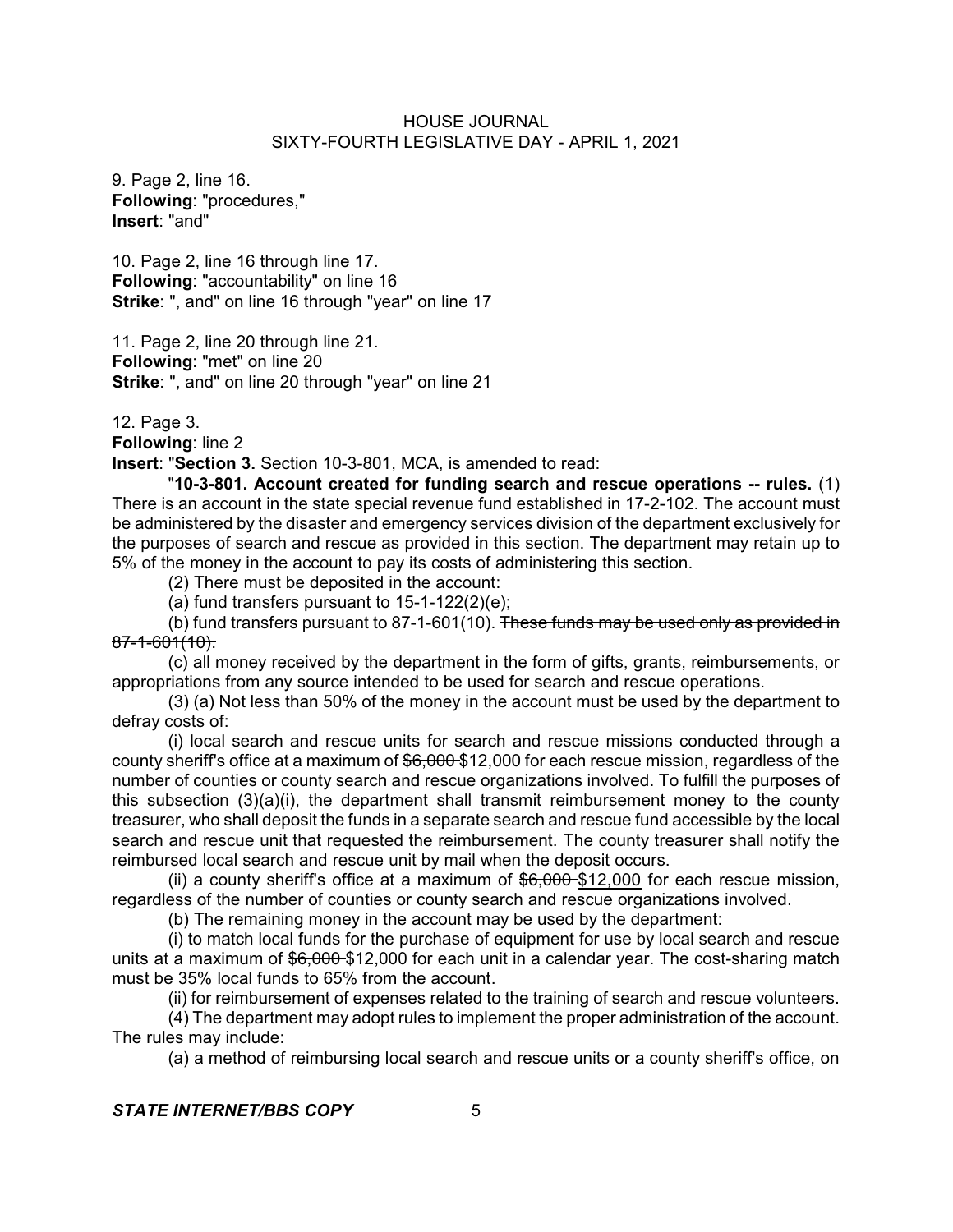a case-by-case basis, for authorized search and rescue operations conducted pursuant to subsection (3)(a), including verification of search missions, claims procedures, and fiscal accountability, and the number and circumstances of search missions involving persons engaged in hunting, fishing, and trapping in a fiscal year;

(b) methods for processing requests for equipment matching funds and training funds made pursuant to subsection (3)(b), including any verification and accounting necessary to ensure that the provisions of subsection (3)(b) are met<del>, and determining the percentage of all search missions</del> involving persons engaged in hunting, fishing, or trapping in a fiscal year;

(c) a system involving input from representatives of county sheriff organizations and state and local search and rescue organizations for assistance in verifying and processing claims for reimbursement, equipment, and training; and

(d) a method for compiling and keeping current a contact list of all search and rescue units in Montana and in neighboring states and provinces in order to ensure collaboration, communication, and cooperation between the various county search and rescue units and between the department and the county units and dedication of a page on the department's website for posting the contact list and other relevant search and rescue information.""

**Renumber:** subsequent sections

13. Page 4, line 25. **Following**: "(10)" **Strike**: "(a)"

14. Page 4, line 28 through page 5, line 11. **Strike:** subsections (b) through (d) in their entirety

15. Page 6, line 15.

**Following**: "act]."

**Insert**: "The department of military affairs shall submit requests for reimbursement from the segregated surcharges without regard to the amendments provided in [section 2(2)(b) and section 4]. On June 30, 2023, any of the segregated surcharges that remain unspent must be transferred to the general license account established in 87-1-601(1)."

16. Page 6, line 17. **Strike**: "**date" Insert**: "**dates"**

17. Page 6, line 17. **Following**: "**date.**" **Insert**: "(1)" **Strike**: "[This act]" **Insert**: "Except as provided in subsection (2), [this act]"

18. Page 6, line 17. **Strike**: "July 1, 2021" **Insert**: "March 1, 2022"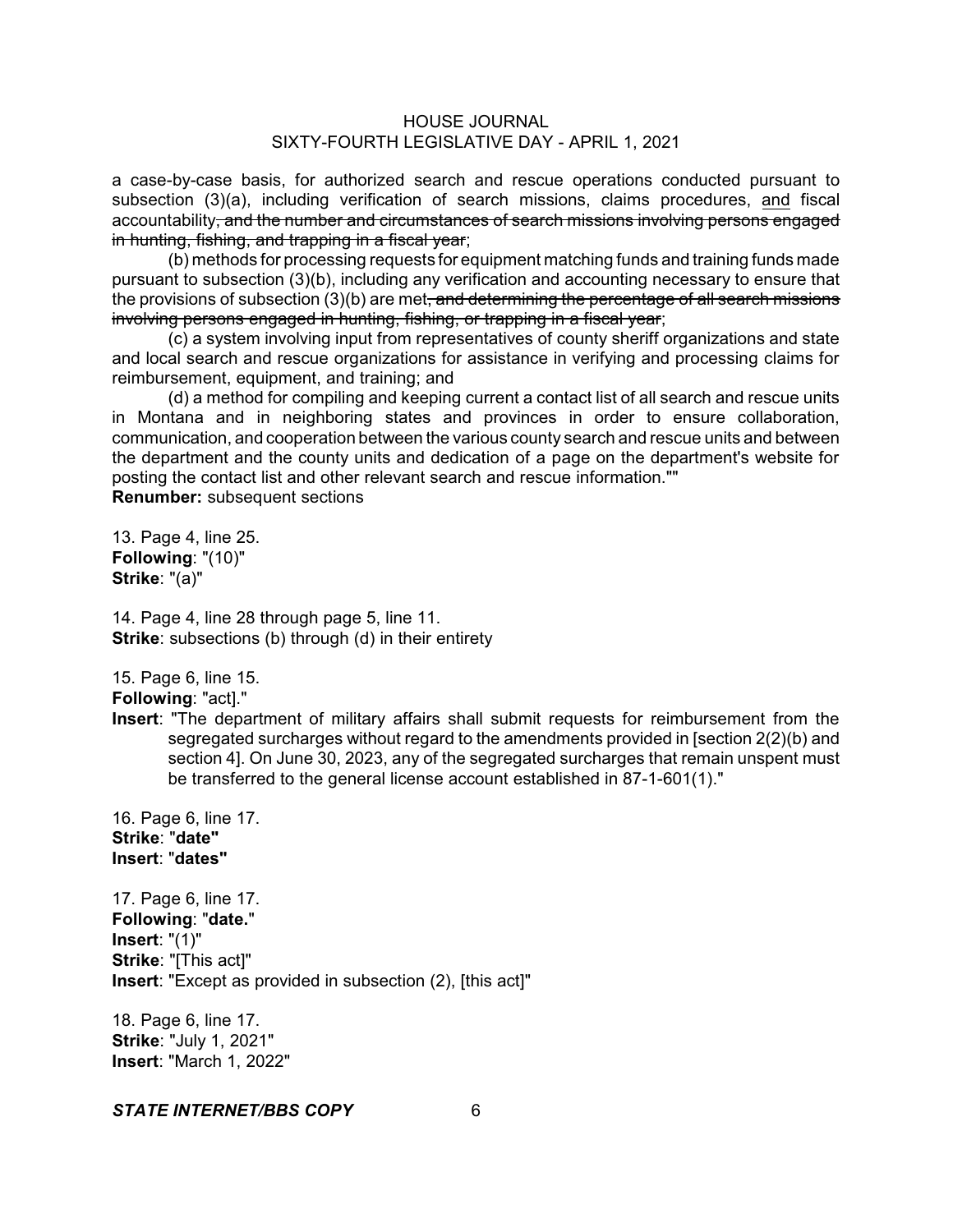19. Page 6. **Following:** line 17 **Insert:** "(2) [Section 3] is effective July 1, 2023."

20. Page 6, line 19 through line 20. **Strike:** section 6 in its entirety

And, as amended, do pass. Report adopted.

**APPROPRIATIONS** (Jones, Chair): 4/1/2021 **HB 625**, introduced bill, be amended as follows:

1. Page 3, line 28. **Strike**: "\$103,900" **Insert**: "\$1"

2. Page 4, line 1. **Following**: "support" **Strike**: "one FTE to carry out"

And, as amended, do pass. Report adopted.

**HB 637**, do pass. Report adopted. **HB 656**, introduced bill, be amended as follows:

1. Title, line 9. **Following**: "DATE" **Insert**: "AND A TERMINATION DATE"

2. Page 2, line 20. **Strike**: "\$2,191,621" **Insert**: "\$250,000"

3. Page 2. **Following**: line 28 **Insert**: "NEW SECTION. **Section 5. Termination**. [This act] terminates June 30, 2027."

And, as amended, do pass. Report adopted.

**BUSINESS AND LABOR** (Noland, Chair): 4/1/2021 **HB 670**, do pass. Report adopted.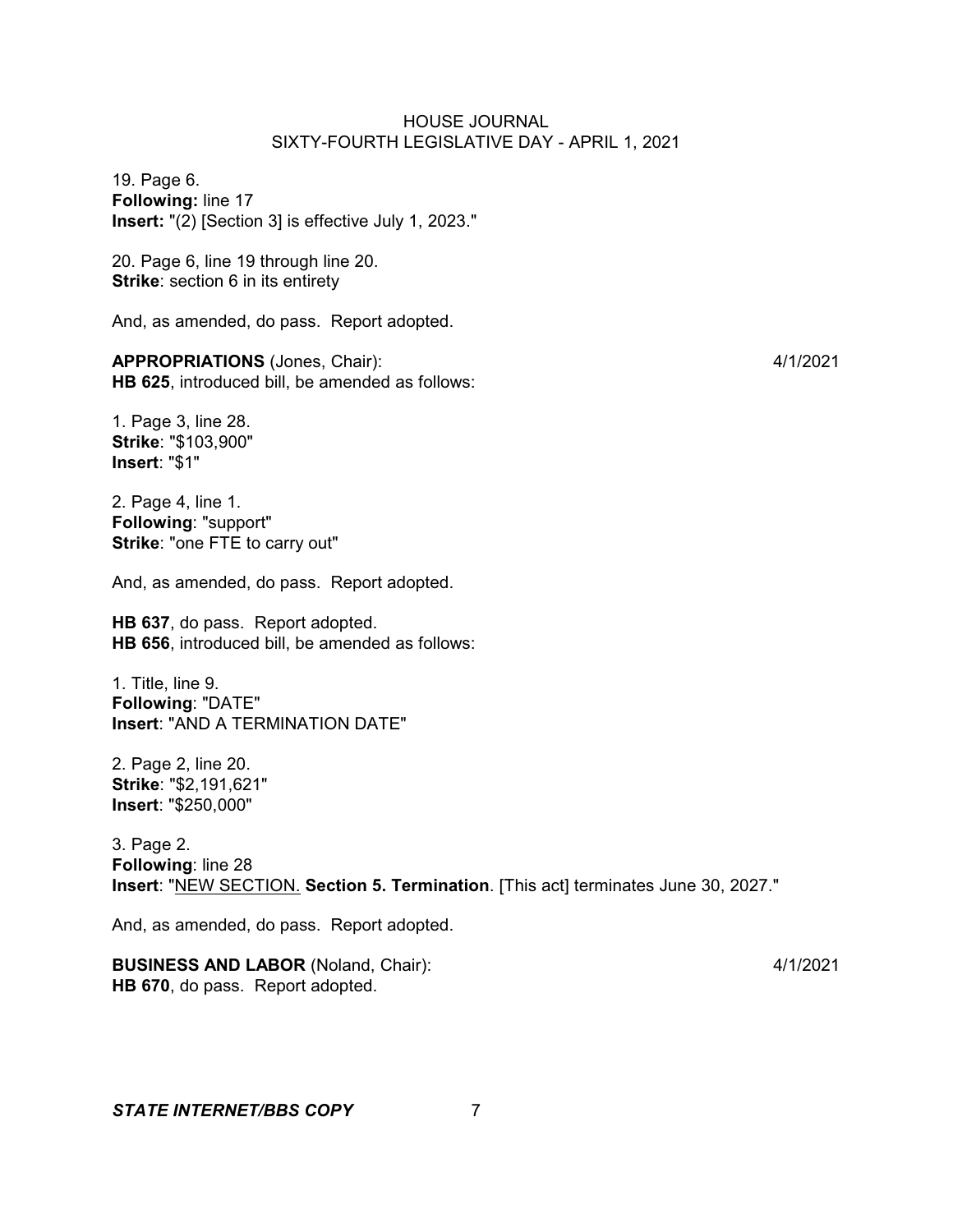**EDUCATION** (Berglee, Chair): 3/31/2021 **HB 644**, introduced bill, be amended as follows:

1. Title, line 5. **Following**: "OF" **Insert**: "THE TEACHER PROFESSIONAL DEVELOPMENT COMPONENT OF"

2. Title, line 6. **Following**: "INSTRUCTION" **Insert**: "AND THE INCENTIVIZED STUDENT TRAINING COMPONENT OF THE PROGRAM TO THE DEPARTMENT OF LABOR AND INDUSTRY"

3. Title, line 7. **Following**: "DATE" **Insert**: "AND A TERMINATION DATE"

4. Page 1, line 18. **Following**: "(2)" **Insert**: "(a)" **Following**: "the" **Insert**: "teacher professional development component of the"

5. Page 1, line 20. **Strike**: "(3)" **Insert**: "(b)"

6. Page 1, line 24. **Strike**: "(4)" **Insert**: "(c)"

7. Page 1.

**Following**: line 28

**Insert**: "(3) (a) The department of labor and industry shall administer the incentivized student training component of the program and develop criteria to award grants to organizations to implement incentivized student training programs.

(b) An organization awarded a grant shall:

- (i) deliver a self-paced computer coding training program to eligible youth in tribal communities to prepare students for in-demand technology occupations;
- (ii) incentivize successful completion of training milestones by providing cash or other equivalent stipends to eligible youth. Eligible youth may be paid stipends for time spent receiving instruction and for participating in unpaid work-based learning opportunities.
- (iii) work with industry partners to develop youth apprenticeship and registered apprenticeship opportunities, internships, and other programs to be made available to eligible youth who complete the training program; and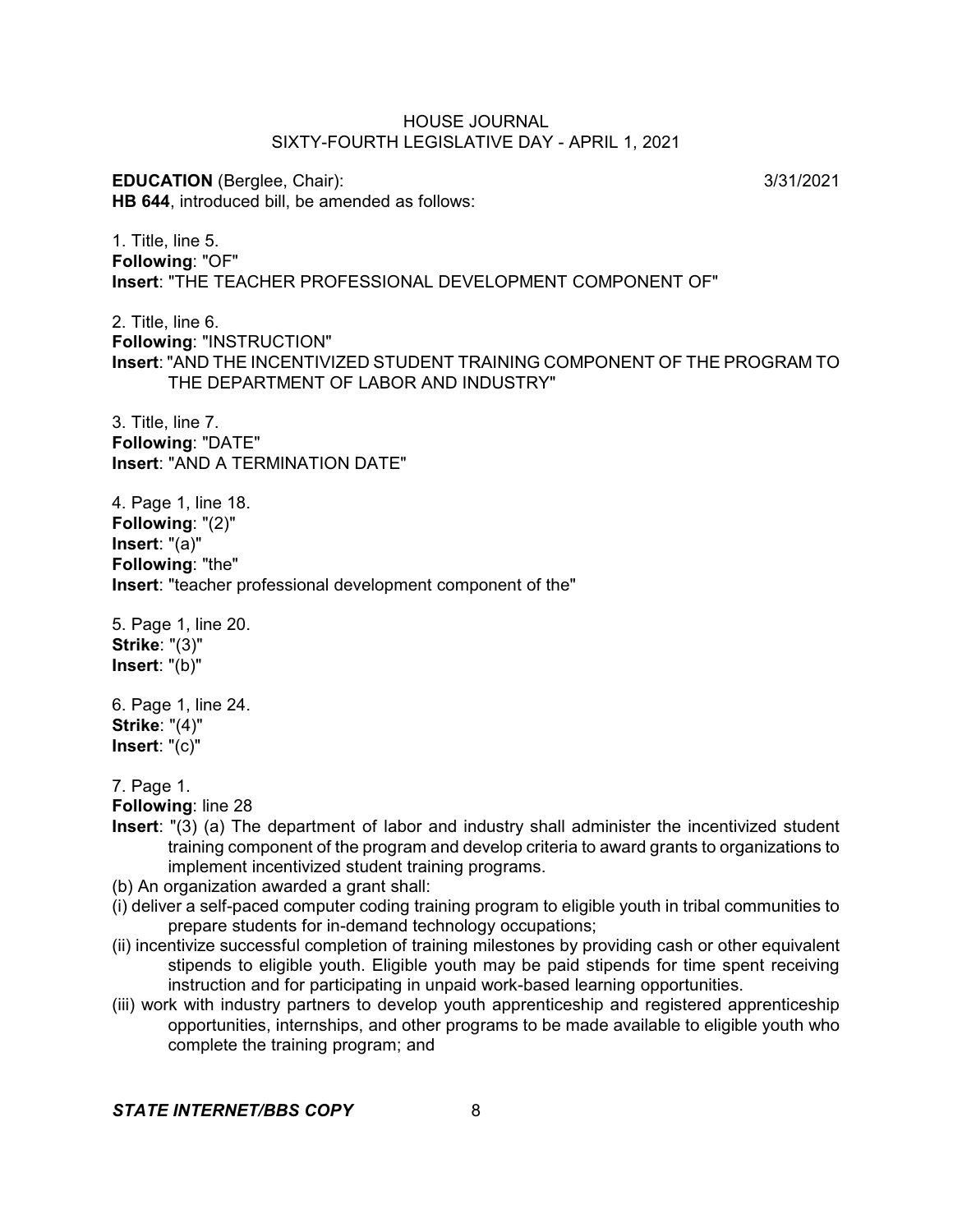- (iv) provide eligible youth with information and exposure to computer science-related career and job opportunities, including the degrees or credentials required to be qualified for various opportunities, locations where the degrees or credentials may be obtained, and what secondary and postsecondary education coursework would benefit a participant who would like to pursue a computer science-related career.
- (c) The department of labor and industry shall utilize available federal workforce funds and may accept contributions and donations from individuals and industry partners for the purpose of this subsection (3).
- (d) For the purposes of this subsection (3), the term "eligible youth" has the same meaning as in section 3102 of the Workforce Innovation and Opportunity Act, 29 U.S.C. 32."

8. Page 2, line 1. **Strike**: "(5)" **Insert**: "(4)" **Following**: "committee" **Insert**: "established in 5-5-224"

9. Page 2, line 2.

**Following**: "instruction"

**Insert**: "and the department of labor and industry on the implementation of the program. The education interim committee shall make available any information it acquires on the program to the state-tribal relations committee established in 5-5-229 and is encouraged to collaborate with the state-tribal relations committee in its monitoring of the program and on any modifications to the program"

10. Page 2, line 6. **Following**: line 5 **Insert**: "teacher professional development aspect of the" **Following**: "1" **Insert**: "(2)"

11. Page 2. **Following**: line 18 **Insert**: "NEW SECTION. **Section 6. Termination**. [This act] terminates June 30, 2025."

And, as amended, do pass. Report adopted.

**ENERGY, TECHNOLOGY AND FEDERAL RELATIONS** (Skees, Chair): 3/31/2021 **HB 606**, introduced bill, be amended as follows:

1. Title, line 4. **Strike**: "REQUIRING" **Insert**: "ALLOWING"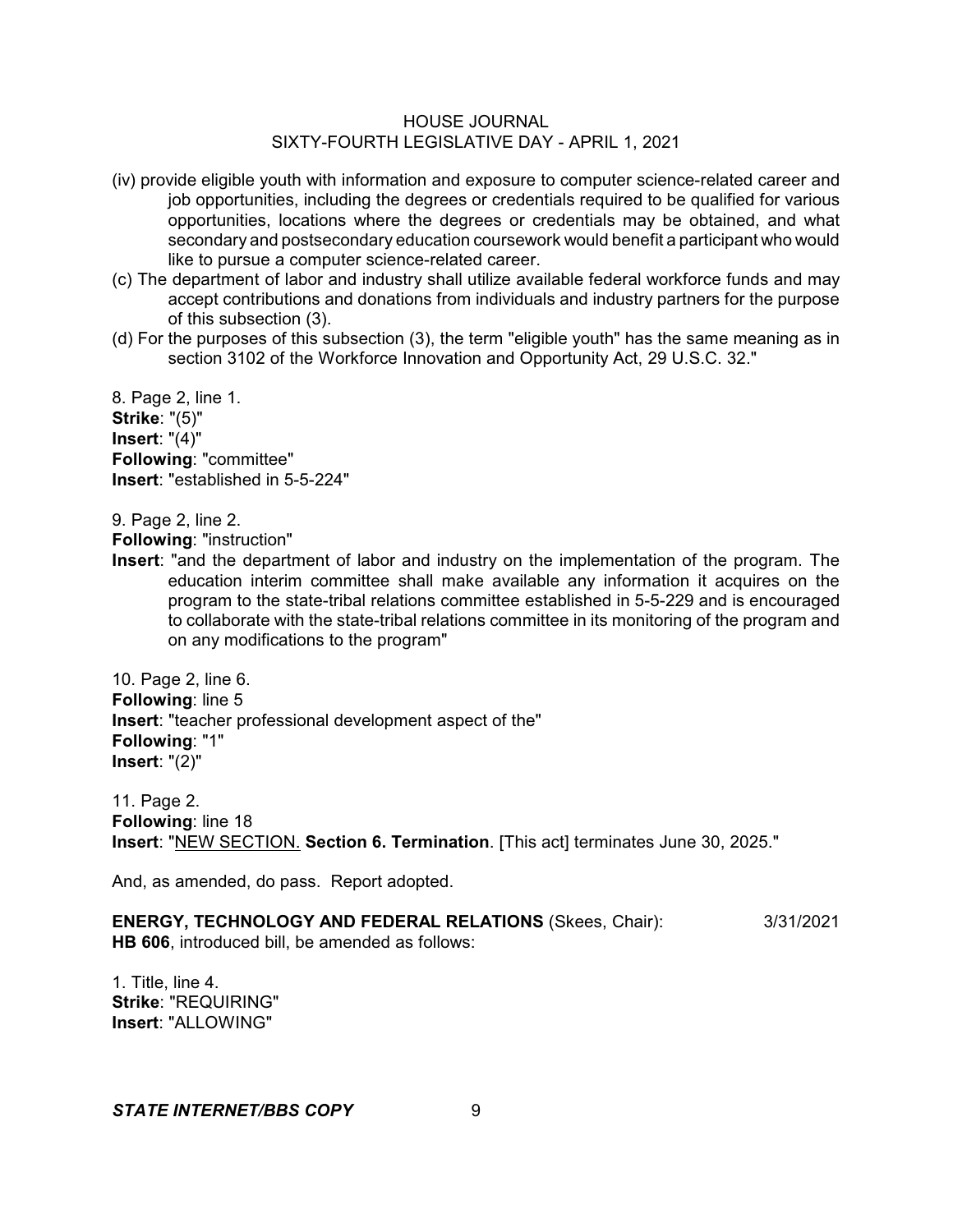2. Title, line 5 through line 6. **Strike**: "REPEALING" on line 5 through "MCA;" on line 6 **Insert**: "AMENDING SECTIONS 69-4-1001 AND 69-4-1004, MCA;"

3. Page 1, line 10 through line 11. **Strike**: "shall" on line 10 through "require" on line 11 **Insert**: "may allow"

4. Page 1, line 11. **Following**: "metering" **Insert**: "gateway"

5. Page 1, line 13. **Following**: "may" **Strike**: "not" **Following**: "who" **Strike**: "do not"

6. Page 1, line 14. **Following**: "the" **Strike**: "customer decision to forego"

7. Page 1, line 16. **Following**: "options" **Insert**: "," **Strike:** "and"

8. Page 1, line 16. **Following**: "requirements" **Insert**: ", and a process for determination of fees or charges"

9. Page 1.

**Following**: line 17

**Insert**: "(4) Utilities seeking to allow an advanced meter opt-in program shall file a report detailing the program requirements and process for determining fees or charges with the commission along with a \$25 filing fee."

10. Page 1.

**Following**: line 18

**Insert**: "**Section 2.** Section 69-4-1001, MCA, is amended to read:

"**69-4-1001. Definitions.** As used in this part, unless the context requires otherwise, the following definitions apply:

(1) "Advanced metering gateway device" means any electric utility meter, electric utility meter component, or device ancillary to the electric utility meter that is located at an end-user's residence or business and is equipped and programmed to communicate with electrical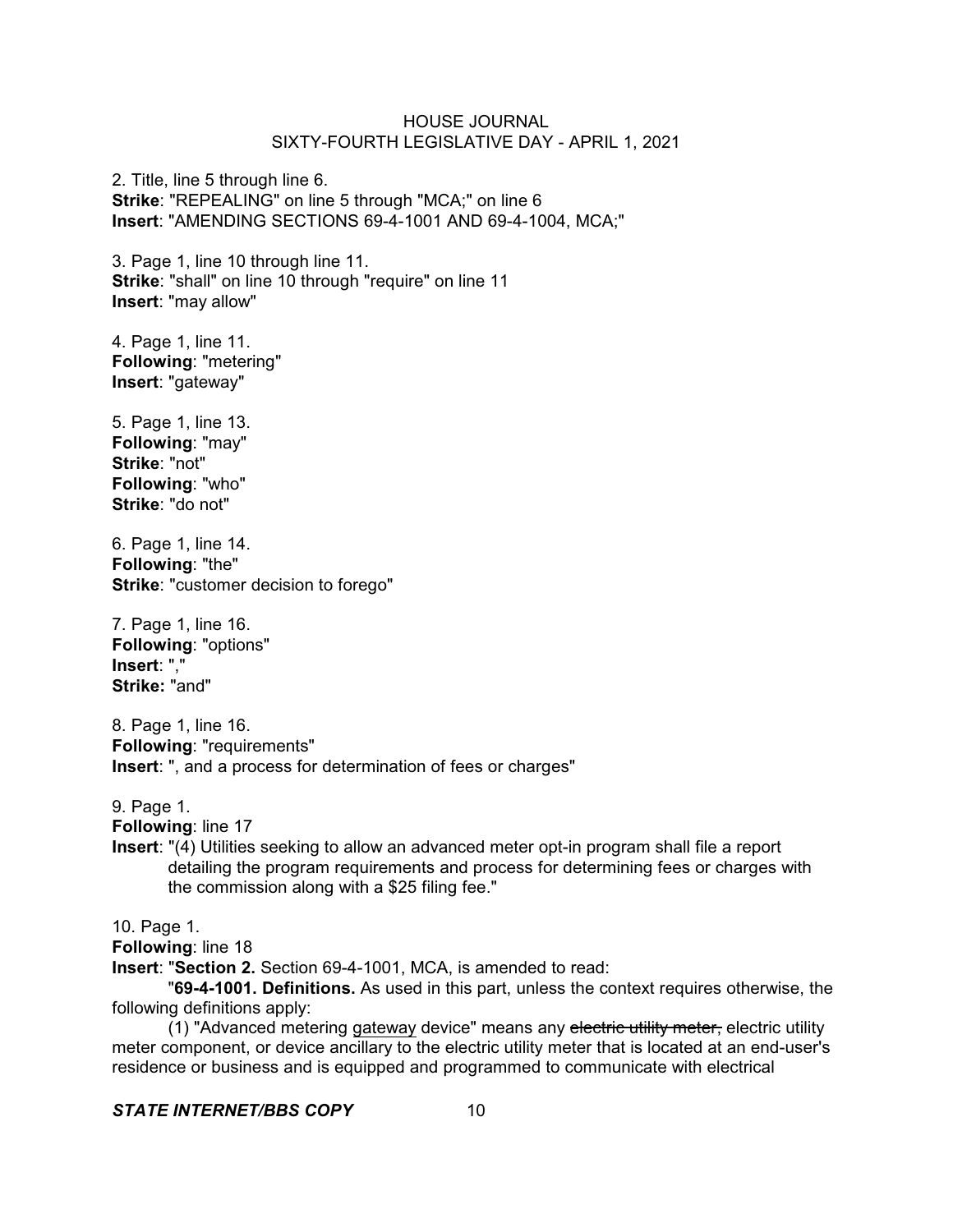appliances, electrical equipment, or electrical devices within the end-user's residence or business or that is capable of estimating and recording electrical energy usage by types of appliances, electrical equipment, or electrical devices.

(2) "Advanced metering device" or "advanced meter" means a meter or metering device that is owned or leased by a utility or the utility's agent and that:

(a) measures, records, or sends a customer's utility usage or other data by use of radio waves or internet technology; or

(b) allows for two-way communication between the meter and the utility or its agent.

 $(2)(3)$  "Utility" means a public utility regulated by the public service commission pursuant to Title 69, chapter 3." "

Insert: "**Section 3.** Section 69-4-1004, MCA, is amended to read:

"**69-4-1004. Opt-out -- public service commission responsibilities -- rulemaking.** (1) On or before July 1, 2020, the public service commission shall determine whether an opt-out program for advanced metering gateway devices should be established. In determining whether to establish an opt-out program, the commission shall consider:

(a) an individual customer's privacy interest;

(b) costs and practicality of allowing customers to opt out;

(c) availability of other technology; and

(d) other concerns related to advanced metering devices.

(2) If the commission determines an opt-out program should be established, the

commission shall adopt rules providing options and requirements for individual customers to opt out of advanced metering installation.""

11. Page 1, line 19 through line 21. **Strike**: section 2 in it entirety **Renumber:** subsequent sections

And, as amended, do pass. Report adopted.

**JUDICIARY** (Usher, Chair): 4/1/2021 **HB 696**, do pass. Report adopted.

**TAXATION** (Beard, Chair): 3/31/2021 **HB 340**, introduced bill, be amended as follows:

1. Title, line 8. **Strike**: "REMOVING" **Insert**: "REVISING"

2. Title, line 10. **Strike**: "AN IMMEDIATE"

3. Title, line 11. **Following**: "EFFECTIVE"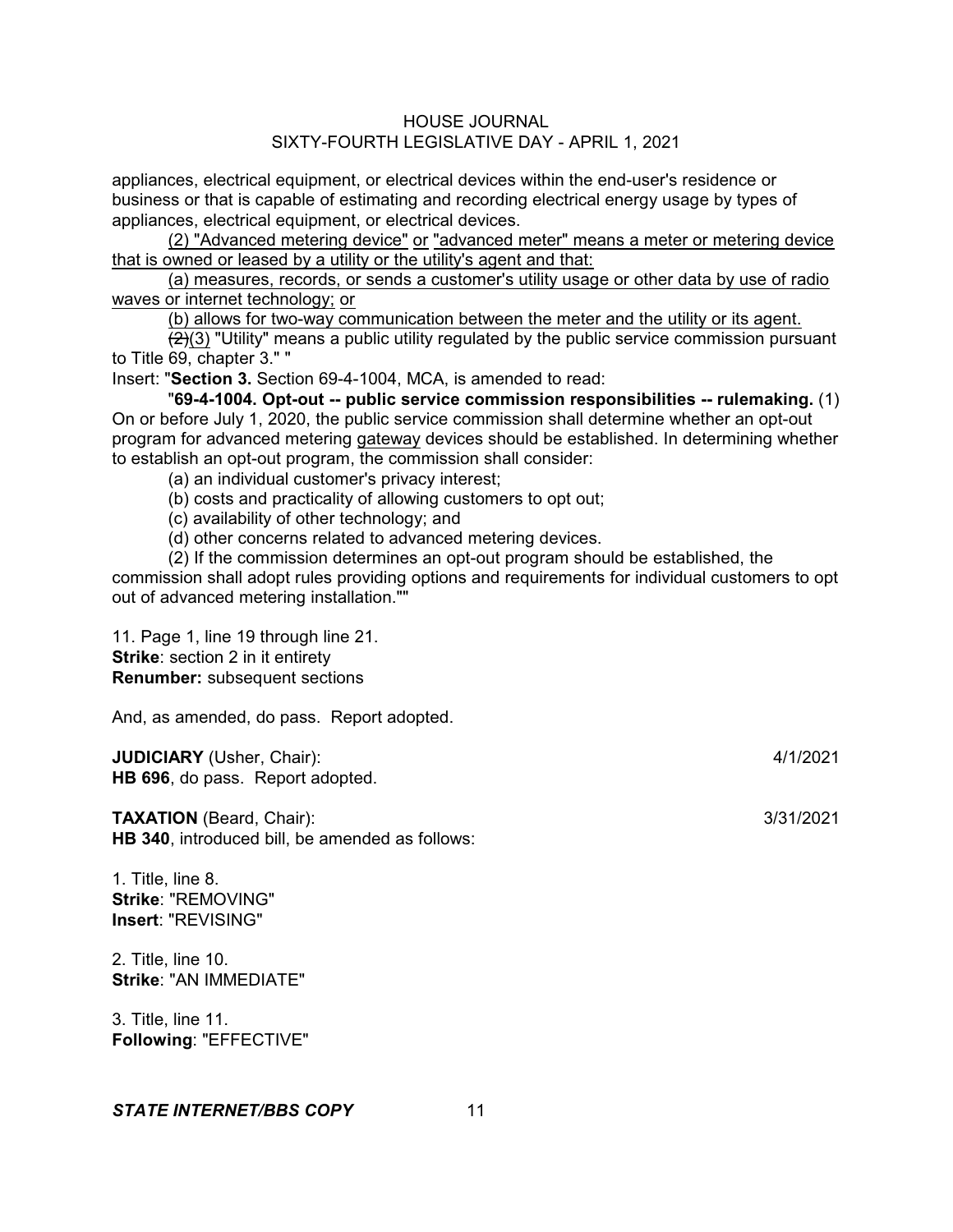**Strike**: "DATE" **Insert**: "DATES"

4. Title, line 11. **Strike**: "A RETROACTIVE"

5. Title, line 11. **Following**: "APPLICABILITY" **Strike**: "DATE" **Insert**: "DATES"

6. Page 4, line 11. **Strike**: "(3)(b)(iv)" **Insert**: "(3)(b)(v)"

7. Page 7, line 19. **Following**: "fee." **Insert**: "For the purposes of allocating the credit pursuant to 15-31-1010, the application must contain an estimate of the amount of credit the postproduction company will claim."

8. Page 9, line 9. **Strike**: "15-31-1007(3)(b)(viii)" **Insert**: "15-31-1007(3)(b)(ix)"

9. Page 10, line 15.

**Following**: "subsection (2)"

**Insert**: "and provide to the department of commerce the amount of the media production tax credit calculated pursuant to 15-31-1007 that may be claimed or transferred and the federal tax identification number of the production company"

10. Page 12, line 27.

**Following**: "paid"

**Insert**: "unless the credit is transferred to the next tax year because the limits provided for in 15-31-1010 have been met"

11. Page 13, line 10. **Strike**: "25% of" **Insert**: "for"

12. Page 13, line 11. **Following**: "person" **Insert**: ":

(A) 25% in the first year the credit is claimed and in years for which subsection (3)(b)(i)(B) or  $(3)(b)(i)(C)$  does not apply;

(B) 27.5% in the second and third years the credit is claimed if at least 35% of the crew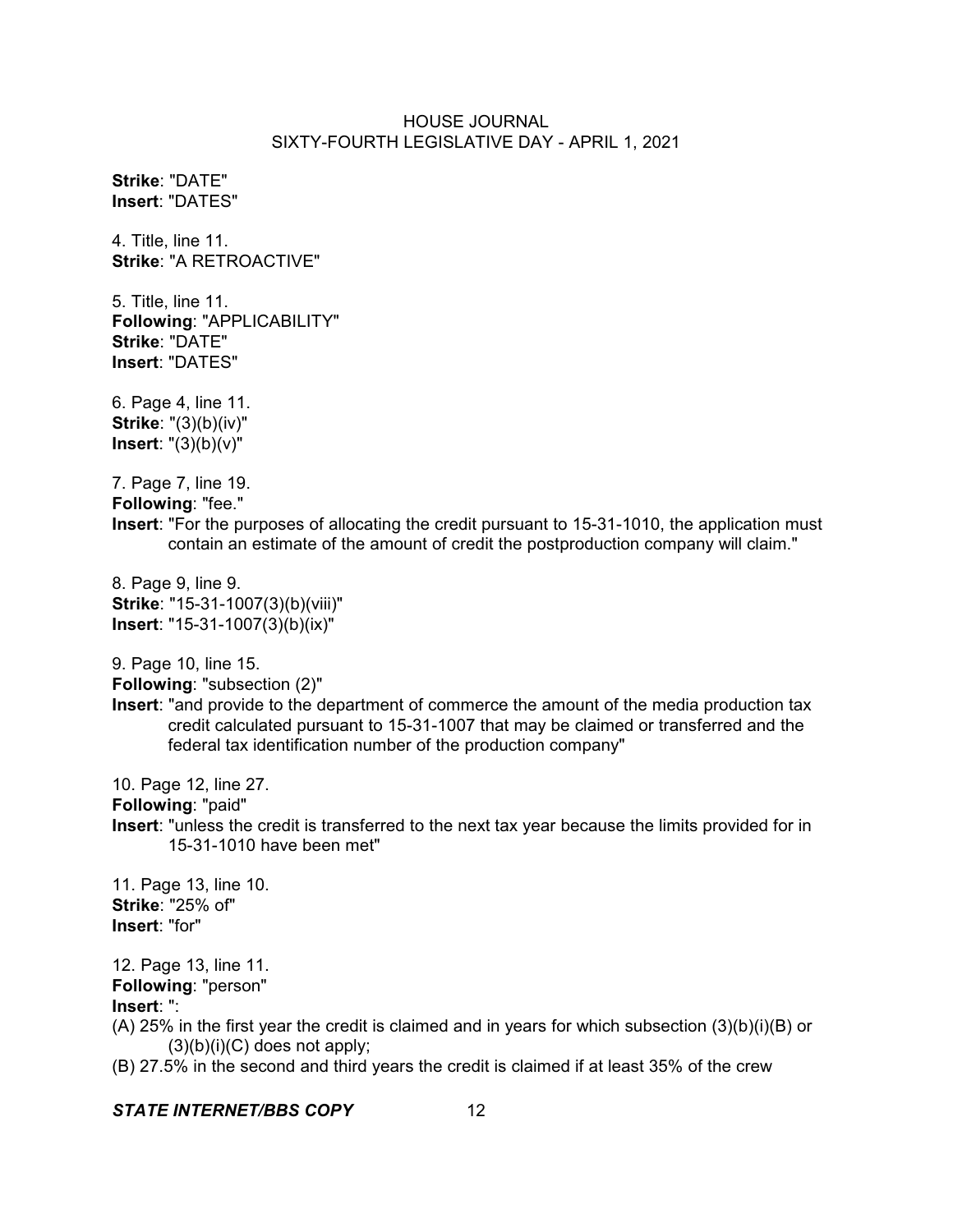members and production staff members are residents;

(C) 30% in the fourth and subsequent years the credit is claimed if at least 40% of the crew members and production staff members are residents"

13. Page 13, line 12. **Strike**: "15% of" **Insert**: "for"

| 14. Page 13, line 14. |  |
|-----------------------|--|
| Following: "person"   |  |
| $Inarrow.$ "          |  |

**Insert**: ":

(A) 15% in the first year the credit is claimed;

(B) 12.5% in the second year the credit is claimed;

(C) 10% in the third year the credit is claimed;

(D) 7.5% in the fourth and subsequent years the credit is claimed"

15. Page 13, line 18. **Following**: "university" **Strike**: "who works on the production for college credit"

16. Page 13, line 20. **Following**: "(3)(b)(iii)" **Insert**: "and (3)(b)(v)"

17. Page 13.

**Following**: line 20

**Insert**: "(v) 30% of compensation paid per production or season of a television series to a crew member or production staff member who lives in an underserved area. If a credit provided for in this subsection  $(3)(b)(v)$  is claimed, the credits provided for in subsections (3)(b)(i) through (3)(b)(iv) may not be claimed for the same crew member or production staff member."

**Renumber:** subsequent subsections

18. Page 13, line 25. **Strike**: "5%" **Insert**: "10%"

19. Page 13, line 26. **Strike**: "(viii)" **Insert**: "(ix)"

20. Page 13, line 26. **Strike**: "base investment in the state" **Insert**: "compensation paid for which an additional credit is allowed under subsections (3)(b)(i),  $(3)(b)(ii)$ ,  $(3)(b)(iv)$ , and  $(3)(b)(v)$ "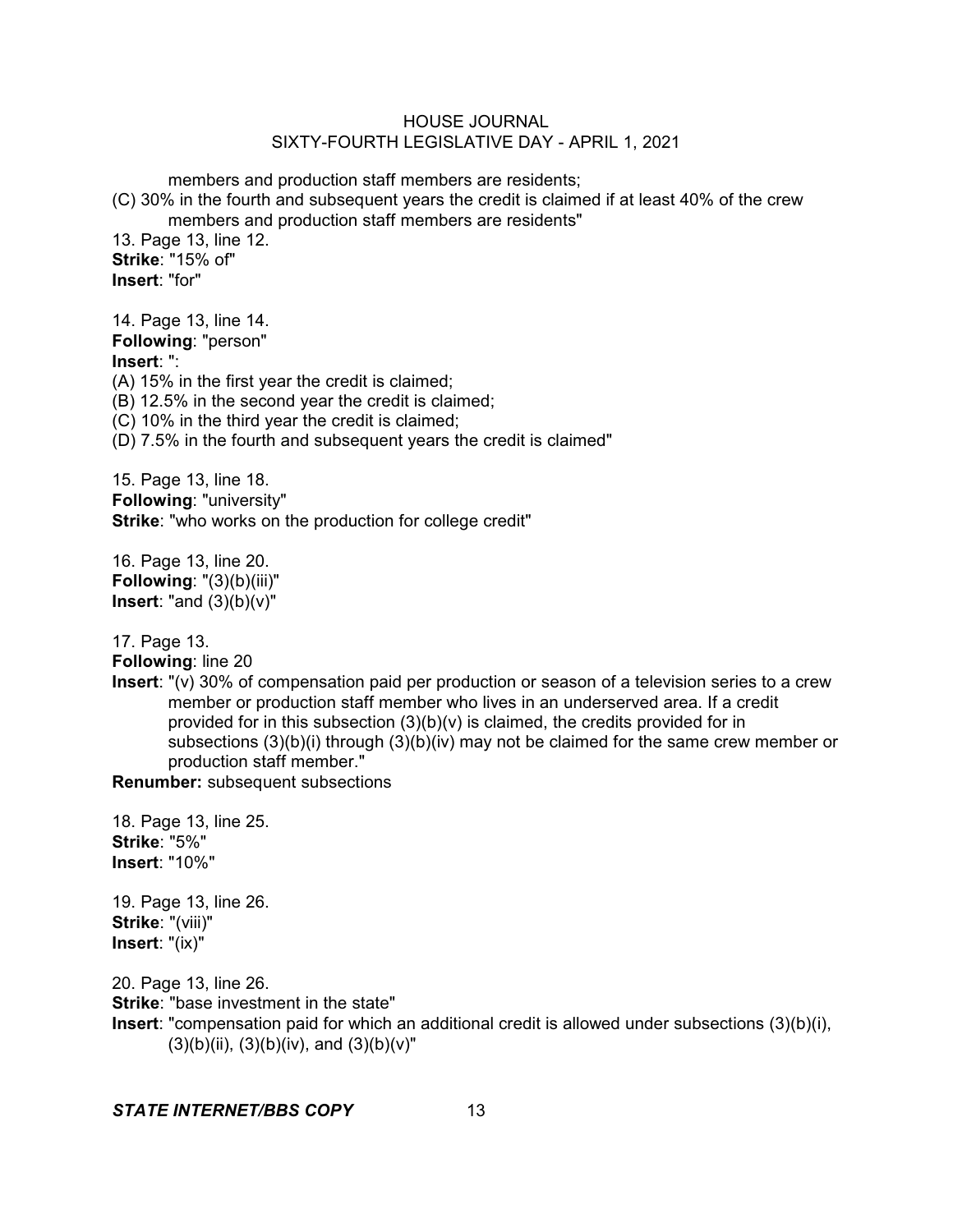21. Page 16, line 16. **Following:** " $(1)$   $(a)$ " **Insert**: "(a)"

22. Page 16, line 18. **Strike**: "(2)" **Insert**: "(b)"

23. Page 16, line 20. **Following**: "15-31-1009" **Insert**: "and subsection (2) of this section"

24. Page 17, line 4.

**Following: "claimed."** 

- **Insert**: "(c) The department of commerce shall make reasonable efforts to post on its website the amount of tax credits available and not yet allocated.
- (2) (a) Total claims for tax credits provided for in 15-31-1007 and 15-31-1009 may not exceed \$250 million in a calendar year.
- (b) Claims must be allowed on a first-come, first-served basis. A taxpayer whose claim for a credit is disallowed because the calendar year limit has been reached may use the credit in the next calendar year but the transfer of the credit to the next calendar year does not extend the carryforward periods provided for in 15-31-1007(5) or 15-31- 1009(4).
- (c) If a claim is disallowed because the calendar year limit has been reached, the department of revenue may waive penalties and interest pursuant to 15-1-216.
- (d) The department of revenue shall make reasonable efforts to post on its website the amount of credits available and not yet claimed."

25. Page 17, line 25.

**Following**: "15-31-1009"

**Insert**: ", including changes to the cap provided for in 15-31-1010"

26. Page 18.

**Following**: line 12

**Insert**: "NEW SECTION. **Section 10. Effective dates**. (1) Except as provided in subsection (2), [this act] is effective January 1, 2022.

(2) [Section 7] and this section are effective on passage and approval. **Renumber:** subsequent sections

27. Page 18, line 13. **Strike:** section 10 in its entirety

28. Page 18, line 15. **Strike**: "Retroactive applicability" **Insert**: "Applicability -- retroactive applicability"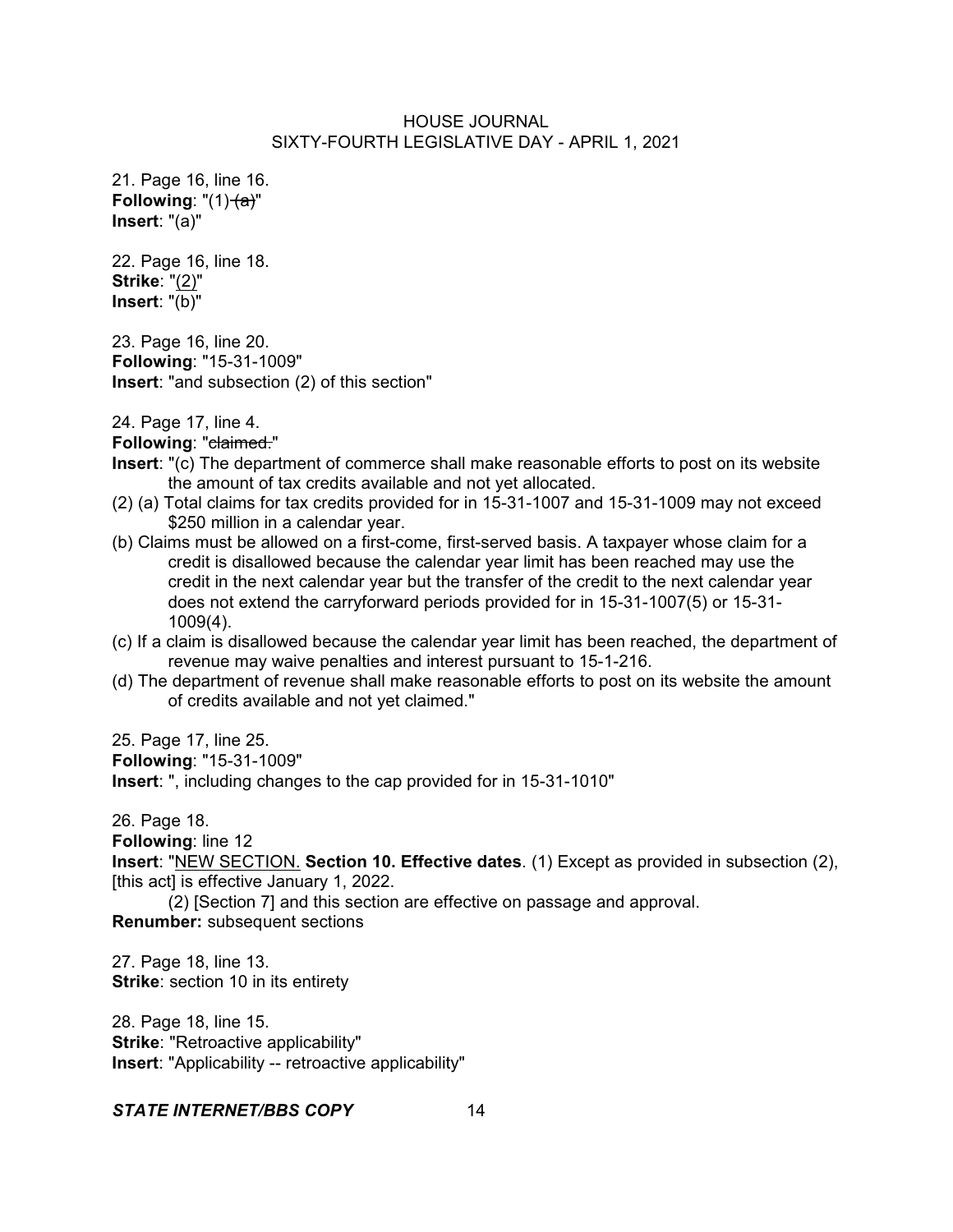29. Page 18, line 15. **Following**: "applicability." **Insert**: "(1) Except as provided in subsection (2), [this act] applies to income tax years beginning after December 31, 2021. (2)"

30. Page 18, line 15. **Strike**: "This act" **Insert**: "Section 7"

And, as amended, do pass. Report adopted.

**HB 661**, introduced bill, be amended as follows:

1. Title, line 4. **Following**: "OIL" **Strike**: "AND NATURAL GAS"

2. Title, line 5. **Following**: "OIL" **Strike**: "AND NATURAL GAS"

3. Title, line 6. **Following**: "15-36-303" **Strike**: "," **Insert**: "AND"

4. Title, line 6. **Following**: "15-36-304," **Strike**: "AND 15-36-331,"

5. Page 3, line 10. **Strike**: "15-36-304(6)(e)" **Insert**: "15-30-304(5)(e)"

6. Page 4, line 8. **Strike**: "(22) "Stripper natural gas exemption" means stripper natural gas production subject to 15-36-304(4)." **Renumber:** subsequent subsections

7. Page 4, line 21. **Strike**: "15-36-304(7)(d)" **Insert**: "15-36-304(6)(d)"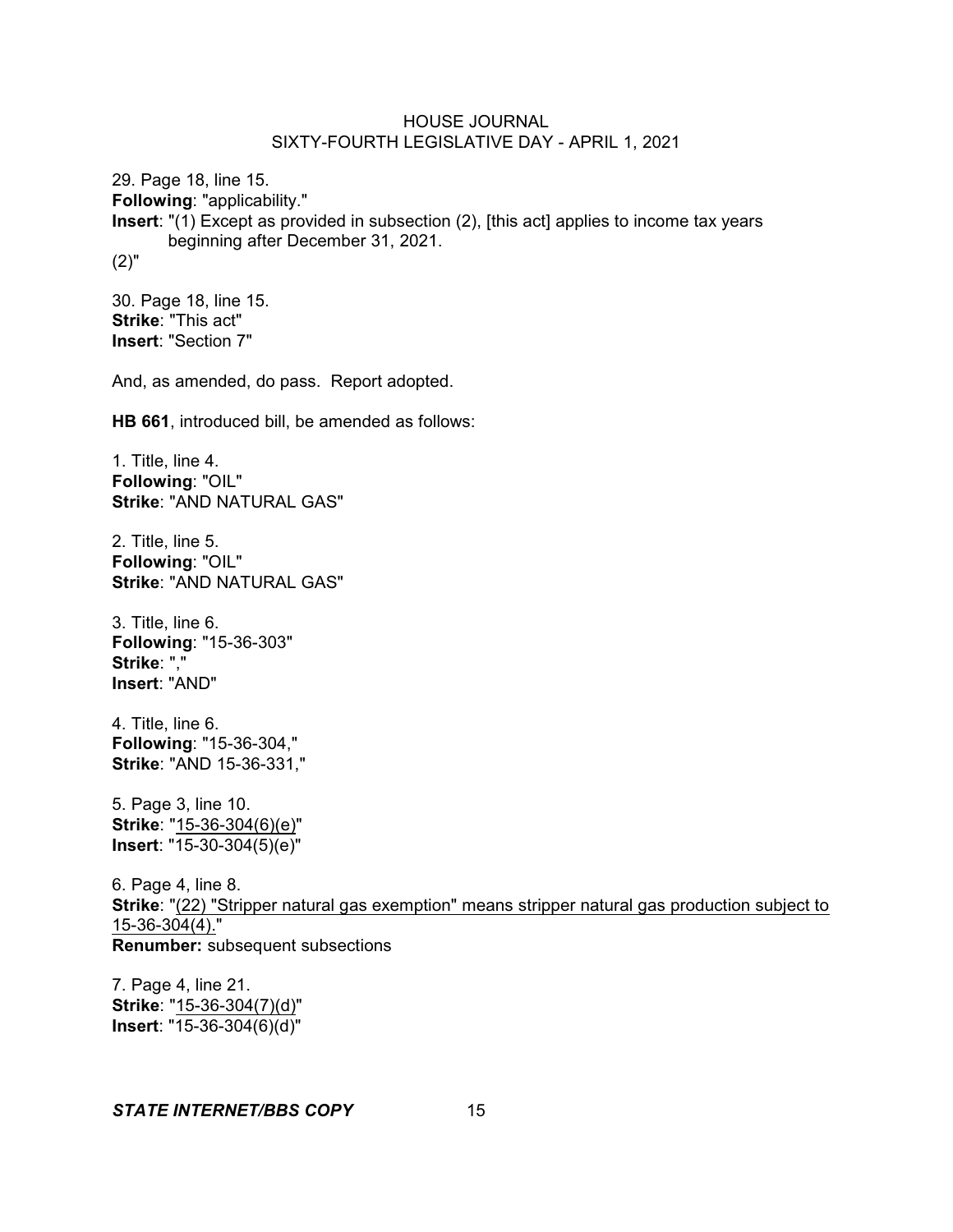# 8. Page 5, table following line 24. **Amend table as follows:**

| (a) (i) first 12 months of qualifying production                                                                               | "Working<br>Interest<br>0.5% | Nonworking<br>Interest<br>14.8% |
|--------------------------------------------------------------------------------------------------------------------------------|------------------------------|---------------------------------|
| (ii) after 12 months:                                                                                                          |                              |                                 |
| $(A)$ pre-1999 wells                                                                                                           | 14.8%                        | 14.8%                           |
| (B) post-1999 wells<br>(b) stripper natural gas pre-1999 wells pre-1999                                                        | 9%<br>11% 11%                | 14.8%                           |
| wells:<br>$(i)$ less than 18 MCF each day                                                                                      | $\frac{5\%}{ }$<br>8%        | 14.8%<br><del>14.8%</del>       |
| (ii) more than 18 MCF each day<br>(c) stripper natural gas exemption:                                                          | 0.8%                         | <del>14.8%</del>                |
| (i) less than 18 MCF each day<br>(ii) more than 18 MCF each day<br>$\overline{(c)(d)}$ horizontally completed well production: | $\frac{5\%}{ }$              | <del>14.8%</del>                |
| (i) first 18 months of qualifying production<br>(ii) after 18 months                                                           | 0.5%<br>9%                   | 14.8%<br>14.8%"                 |
| 9. Page 6, line 6 through line 10.<br><b>Strike:</b> subsection (4) in its entirety<br><b>Renumber:</b> subsequent subsections |                              |                                 |
| 10. Page 6, line 11.<br><b>Strike: "(2)(d)(i)"</b><br><b>Insert:</b> $"(2)(c)(i)"$                                             |                              |                                 |
| 11. Page 7, table following page 6, line 16.<br><b>Amend table as follows:</b>                                                 |                              |                                 |
|                                                                                                                                | "Working<br>Interest         | Nonworking<br>Interest          |
| (a) primary recovery production:<br>(i) first 12 months of qualifying production<br>(ii) after 12 months:                      | 0.5%                         | 14.8%                           |
| $(A)$ pre-1999 wells<br>(B) post-1999 wells<br>(b) stripper oil production:                                                    | 12.5%<br>9%                  | 14.8%<br>14.8%                  |
| (i) first 1 through $40.3$ 10 barrels a day production                                                                         | <del>5.5%</del> 5%           | 14.8%                           |
| (ii) more than $4\theta$ 3 10 barrels a day production<br>(c) $(i)$ stripper well exemption production:                        | 9.0%8%                       | 14.8%                           |
| (i) less than 3 barrels each day production                                                                                    | $0.5\%0.8\%$ 0.5%            | 14.8%                           |
| (ii) stripper well bonus productionmore than 3 barrels each<br>day production                                                  | 6.0%5%                       | 14.8%                           |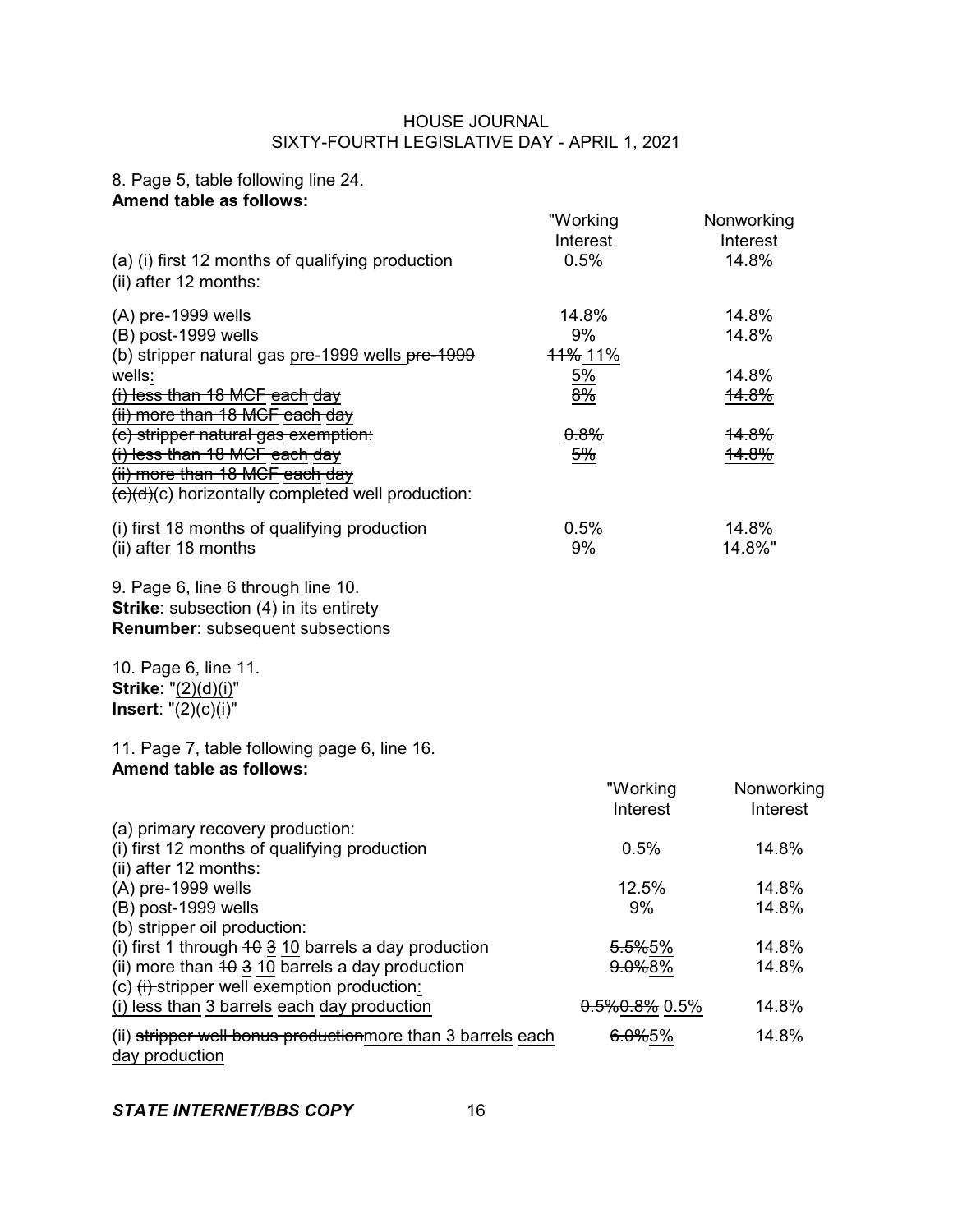| (d) horizontally completed well production:                                                                                  |             |                |
|------------------------------------------------------------------------------------------------------------------------------|-------------|----------------|
| (i) first 18 months of qualifying production<br>(ii) after 18 months:                                                        | 0.5%        | 14.8%          |
| $(A)$ pre-1999 wells<br>(B) post-1999 wells<br>(e) incremental production:                                                   | 12.5%<br>9% | 14.8%<br>14.8% |
| (i) new or expanded secondary recovery production                                                                            | 8.5%        | 14.8%          |
| (ii) new or expanded tertiary production<br>(f) horizontally recompleted well:                                               | 5.8%        | 14.8%          |
| (i) first 18 months<br>(ii) after 18 months:                                                                                 | 5.5%        | 14.8%          |
| $(A)$ pre-1999 wells                                                                                                         | 12.5%       | 14.8%          |
| (B) post-1999 wells                                                                                                          | 9%          | 14.8%"         |
| 12. Page 8, line 1.<br><b>Strike: "</b> (6)(a)(i)"<br><b>Insert:</b> $"(5)(a)(i)"$                                           |             |                |
| 13. Page 8, line 4.<br>Strike: "(6)(d)(i)"<br><b>Insert:</b> $"(5)(d)(i)"$                                                   |             |                |
| 14. Page 8, line 8.<br><b>Strike: "(6)(f)(i)"</b><br><b>Insert:</b> $"(5)(f)(i)"$                                            |             |                |
| 15. Page 8, line 13.<br><b>Strike: "</b> (6)(e)(i)"<br><b>Insert:</b> $"(5)(e)(i)"$                                          |             |                |
| 16. Page 8, line 17.<br><b>Strike:</b> "(6)(a)(ii)(A) and (6)(a)(ii)(B)"<br><b>Insert:</b> "(5)(a)(ii)(A) and (5)(a)(ii)(B)" |             |                |
| 17. Page 8, line 19.<br><b>Strike: "(6)(c)"</b><br>Insert: $"(5)(c)"$                                                        |             |                |
| 18. Page 9, line 2.<br><b>Strike: "(6)"</b><br>Insert: $"(5)"$                                                               |             |                |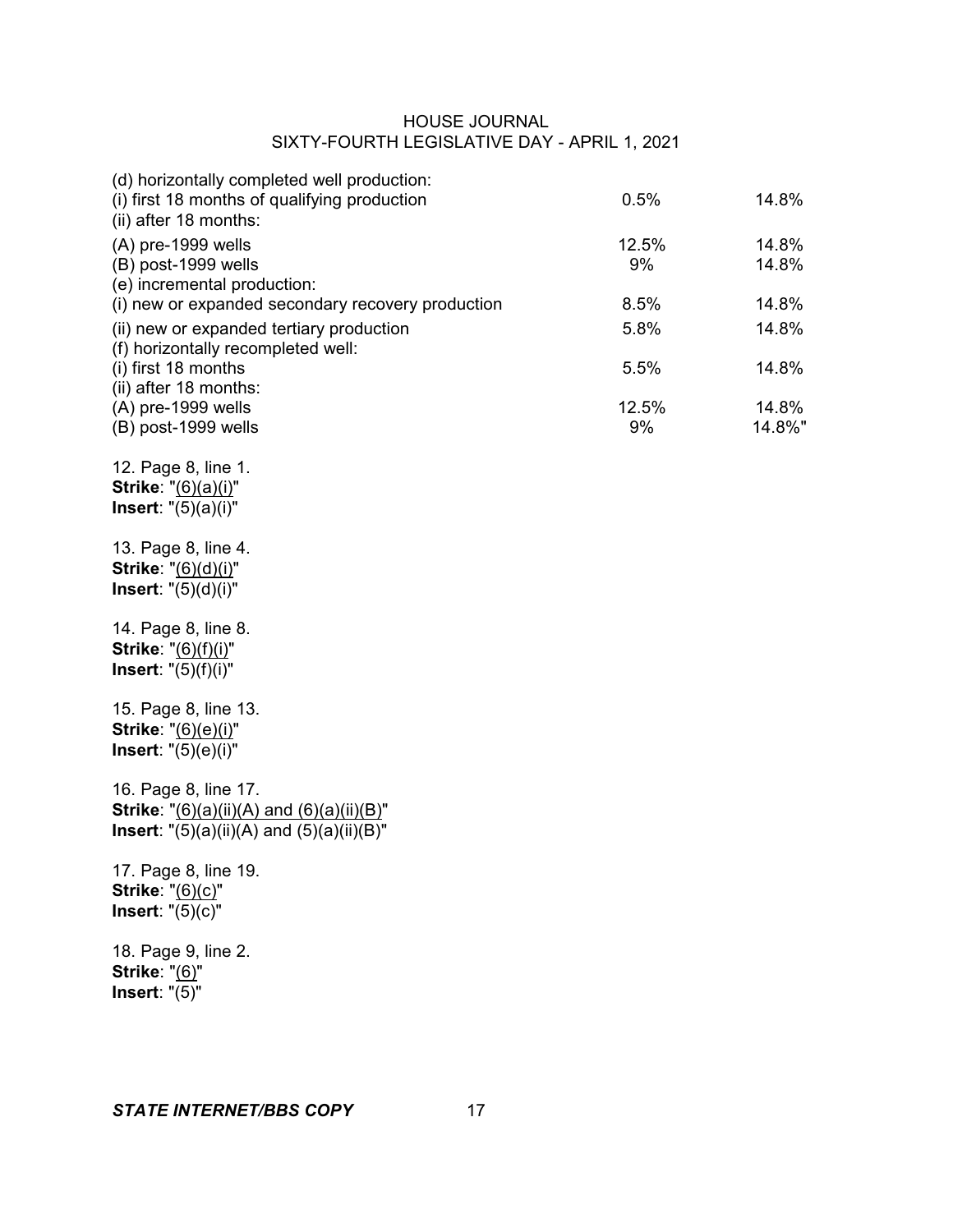19. Page 9, line 10 through page 11, line 18 **Strike:** section 3 in its entirety **Renumber:** subsequent section

And, as amended, do pass. Report adopted.

# **FIRST READING AND COMMITMENT OF BILLS**

The following House joint resolutions were introduced, read first time, and referred to committees:

**HJR 32**, introduced by E. Stafman, D. Fern, J. Hamilton, D. Hawk, K. Kelker, T. Running Wolf, F. Smith, S. Stewart Peregoy, M. Weatherwax, R. Whiteman Pena, J. Windy Boy, S. Webber, referred to Judiciary.

**HJR 33**, introduced by T. France, N. Duram, D. Hawk, M. Marler, B. Putnam, T. Running Wolf, K. Seekins-Crowe, D. Tenenbaum, M. Weatherwax, referred to Fish, Wildlife and Parks.

The following Senate bills were introduced, read first time, and referred to committees:

**SB 269**, introduced by B. Hoven, referred to Local Government. **SB 320**, introduced by E. Boldman, E. Buttrey, M. Blasdel, referred to Business and Labor.

# **THIRD READING OF BILLS**

The following bills having been read three several times, title and history agreed to, were disposed of in the following manner:

**HB 403** passed as follows:

Yeas: Abbott, Anderson, Bartel, Beard, Bedey, Berglee, Bertoglio, Bishop, Brewster, Buckley, Caferro, Carlson, Curdy, Custer, Dooling, Dunwell, Duram, Fern, Fitzgerald, Fleming, France, Frazer, Fuller, Funk, Galloway, Garner, Gillette, Gist, Greef, Gunderson, Hamilton, Harvey, Hawk, Hayman, Hinkle J, Holmlund, Jones, Kassmier, Keane, Kelker, Keogh, Kerr-Carpenter, Knudsen C, Knudsen R, Kortum, Ler, Loge, Marler, Marshall, McKamey, Nave, Noland, Novak, Olsen, Putnam, Read, Regier A, Reksten, Ricci, Running Wolf, Seekins-Crowe, Smith, Stafman, Stewart Peregoy, Stromswold, Sullivan, Tenenbaum, Thane, Usher, Vinton, Walsh, Welch, Whiteman Pena, Whitman, Windy Boy, Mr. Speaker. Total 76

Nays: Binkley, Fielder, Hill, Hinkle C, Hopkins, Kerns, Lenz, Malone, Mercer, Mitchell, Moore, Phalen, Regier M, Schillinger, Sheldon-Galloway, Skees, Trebas, Tschida, Zolnikov. Total 19

Voted absentee: None.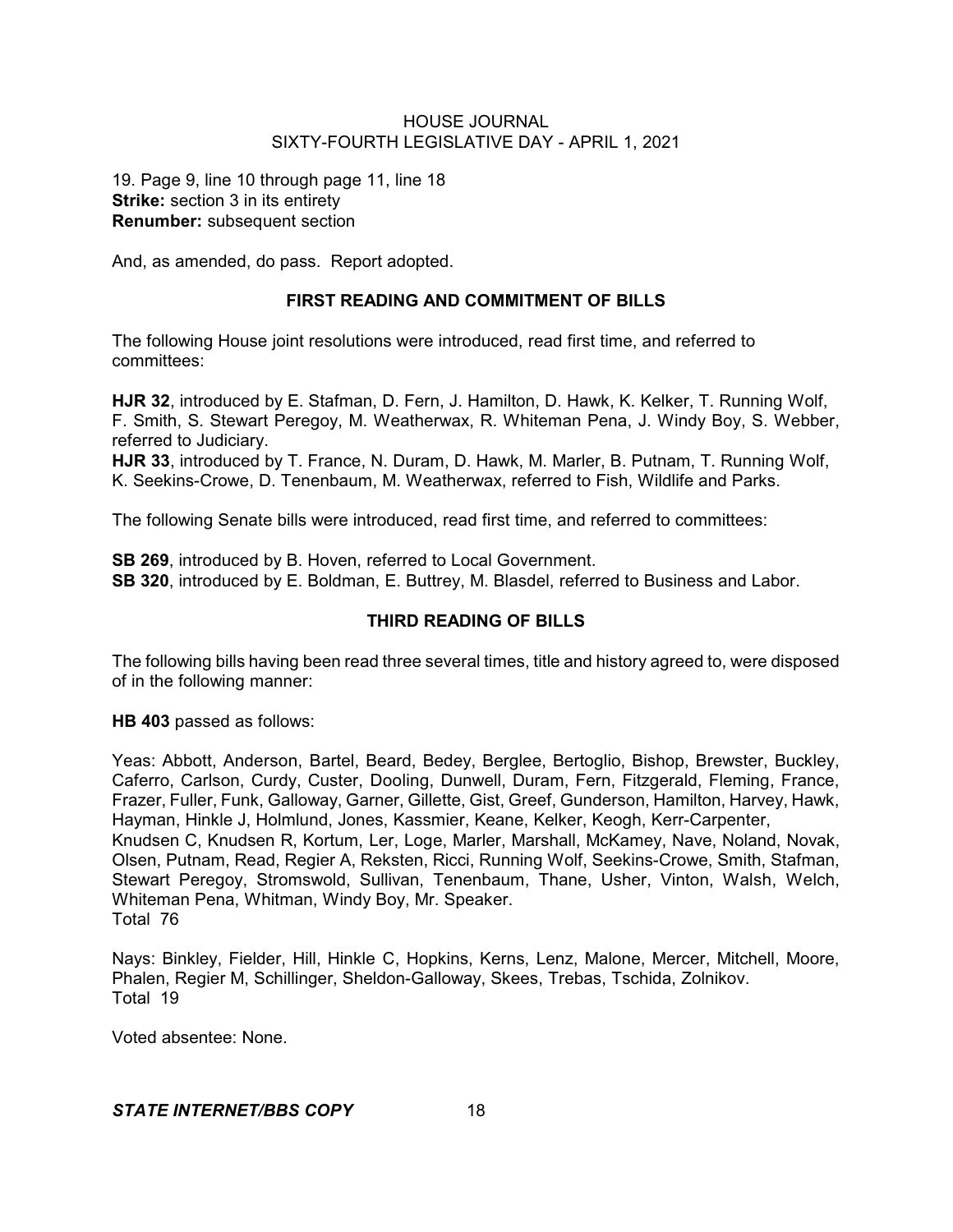Excused: Buttrey, Patelis, Weatherwax. Total 3

Absent or not voting: Farris-Olsen, Karjala. Total 2

**HB 522** passed as follows:

Yeas: Abbott, Anderson, Bartel, Beard, Bedey, Berglee, Bertoglio, Bishop, Brewster, Buckley, Caferro, Carlson, Curdy, Custer, Dooling, Dunwell, Duram, Farris-Olsen, Fern, Fielder, Fitzgerald, Fleming, France, Frazer, Fuller, Funk, Galloway, Garner, Gillette, Gist, Greef, Gunderson, Hamilton, Harvey, Hawk, Hill, Hinkle C, Hinkle J, Holmlund, Hopkins, Jones, Karjala, Kassmier, Keane, Kelker, Keogh, Kerns, Kerr-Carpenter, Knudsen C, Lenz, Ler, Loge, Malone, Marler, Marshall, McKamey, Mitchell, Moore, Nave, Noland, Novak, Olsen, Phalen, Putnam, Reksten, Ricci, Running Wolf, Seekins-Crowe, Sheldon-Galloway, Skees, Smith, Stafman, Stewart Peregoy, Stromswold, Sullivan, Tenenbaum, Thane, Trebas, Tschida, Vinton, Walsh, Welch, Whiteman Pena, Whitman, Windy Boy, Zolnikov, Mr. Speaker. Total 87

Nays: Binkley, Hayman, Kortum, Mercer, Read, Regier A, Regier M, Schillinger, Usher. Total 9

Voted absentee: None.

Excused: Buttrey, Patelis, Weatherwax. Total 3

Absent or not voting: Knudsen R. Total 1

**HB 632** passed as follows:

Yeas: Abbott, Anderson, Bartel, Bedey, Berglee, Bertoglio, Binkley, Bishop, Brewster, Buckley, Caferro, Carlson, Curdy, Custer, Dooling, Duram, Farris-Olsen, Fern, Fielder, Fitzgerald, Fleming, France, Frazer, Fuller, Funk, Galloway, Garner, Gillette, Gist, Greef, Gunderson, Harvey, Hawk, Hill, Holmlund, Hopkins, Jones, Karjala, Kassmier, Keane, Kelker, Keogh, Kerns, Kerr-Carpenter, Knudsen C, Knudsen R, Lenz, Ler, Loge, Malone, Marshall, McKamey, Mercer, Mitchell, Noland, Novak, Phalen, Putnam, Read, Regier A, Regier M, Reksten, Ricci, Running Wolf, Schillinger, Seekins-Crowe, Sheldon-Galloway, Skees, Smith, Stromswold, Sullivan, Tenenbaum, Thane, Trebas, Tschida, Usher, Vinton, Walsh, Welch, Whitman, Windy Boy, Zolnikov, Mr. Speaker. Total 83

Nays: Beard, Dunwell, Hamilton, Hayman, Hinkle C, Hinkle J, Kortum, Marler, Moore, Nave, Olsen, Stafman, Stewart Peregoy, Whiteman Pena. Total 14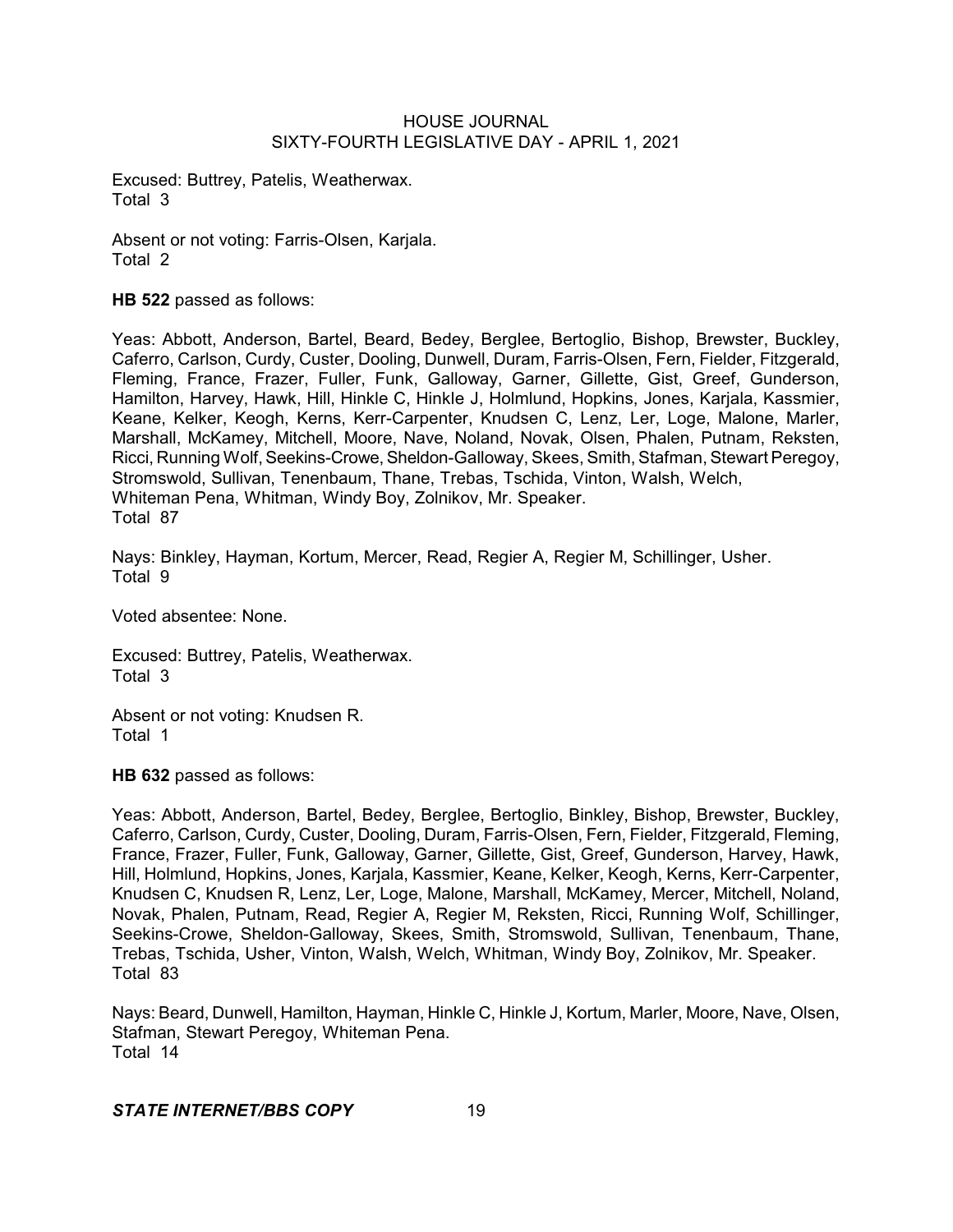Voted absentee: None.

Excused: Buttrey, Patelis, Weatherwax. Total 3

Absent or not voting: None. Total 0

**HB 635** passed as follows:

Yeas: Anderson, Bartel, Beard, Berglee, Bertoglio, Binkley, Brewster, Carlson, Dooling, Duram, Fielder, Fitzgerald, Fleming, Frazer, Fuller, Galloway, Garner, Gillette, Gist, Greef, Gunderson, Hill, Hinkle C, Hinkle J, Holmlund, Hopkins, Jones, Kassmier, Kerns, Knudsen C, Knudsen R, Lenz, Ler, Loge, Malone, Marshall, McKamey, Mercer, Mitchell, Moore, Nave, Noland, Phalen, Putnam, Read, Regier A, Regier M, Reksten, Ricci, Schillinger, Seekins-Crowe, Sheldon-Galloway, Skees, Stromswold, Trebas, Tschida, Usher, Vinton, Walsh, Welch, Whitman, Zolnikov, Mr. Speaker. Total 63

Nays: Abbott, Bedey, Bishop, Buckley, Caferro, Curdy, Custer, Dunwell, Fern, France, Funk, Hamilton, Harvey, Hawk, Hayman, Keane, Kelker, Keogh, Kerr-Carpenter, Kortum, Marler, Novak, Olsen, Running Wolf, Smith, Stafman, Stewart Peregoy, Sullivan, Tenenbaum, Thane, Whiteman Pena, Windy Boy. Total 32

Voted absentee: None.

Excused: Buttrey, Patelis, Weatherwax. Total 3

Absent or not voting: Farris-Olsen, Karjala. Total 2

**HB 640** passed as follows:

Yeas: Abbott, Anderson, Bartel, Beard, Bedey, Berglee, Bertoglio, Binkley, Brewster, Buckley, Caferro, Carlson, Curdy, Custer, Dooling, Dunwell, Duram, Farris-Olsen, Fern, Fielder, Fitzgerald, Fleming, France, Frazer, Fuller, Funk, Galloway, Garner, Gillette, Gist, Greef, Gunderson, Harvey, Hawk, Hayman, Hill, Hinkle C, Hinkle J, Holmlund, Hopkins, Jones, Karjala, Kassmier, Keane, Kelker, Keogh, Kerns, Kerr-Carpenter, Knudsen C, Knudsen R, Kortum, Lenz, Ler, Loge, Malone, Marler, Marshall, McKamey, Mercer, Mitchell, Moore, Nave, Noland, Novak, Phalen, Putnam, Read, Regier A, Regier M, Reksten, Ricci, Running Wolf, Schillinger, Seekins-Crowe, Sheldon-Galloway, Skees, Smith, Stafman, Stromswold, Sullivan, Thane, Trebas, Tschida, Usher, Vinton, Walsh, Welch, Whiteman Pena, Whitman, Windy Boy, Zolnikov, Mr. Speaker. Total 92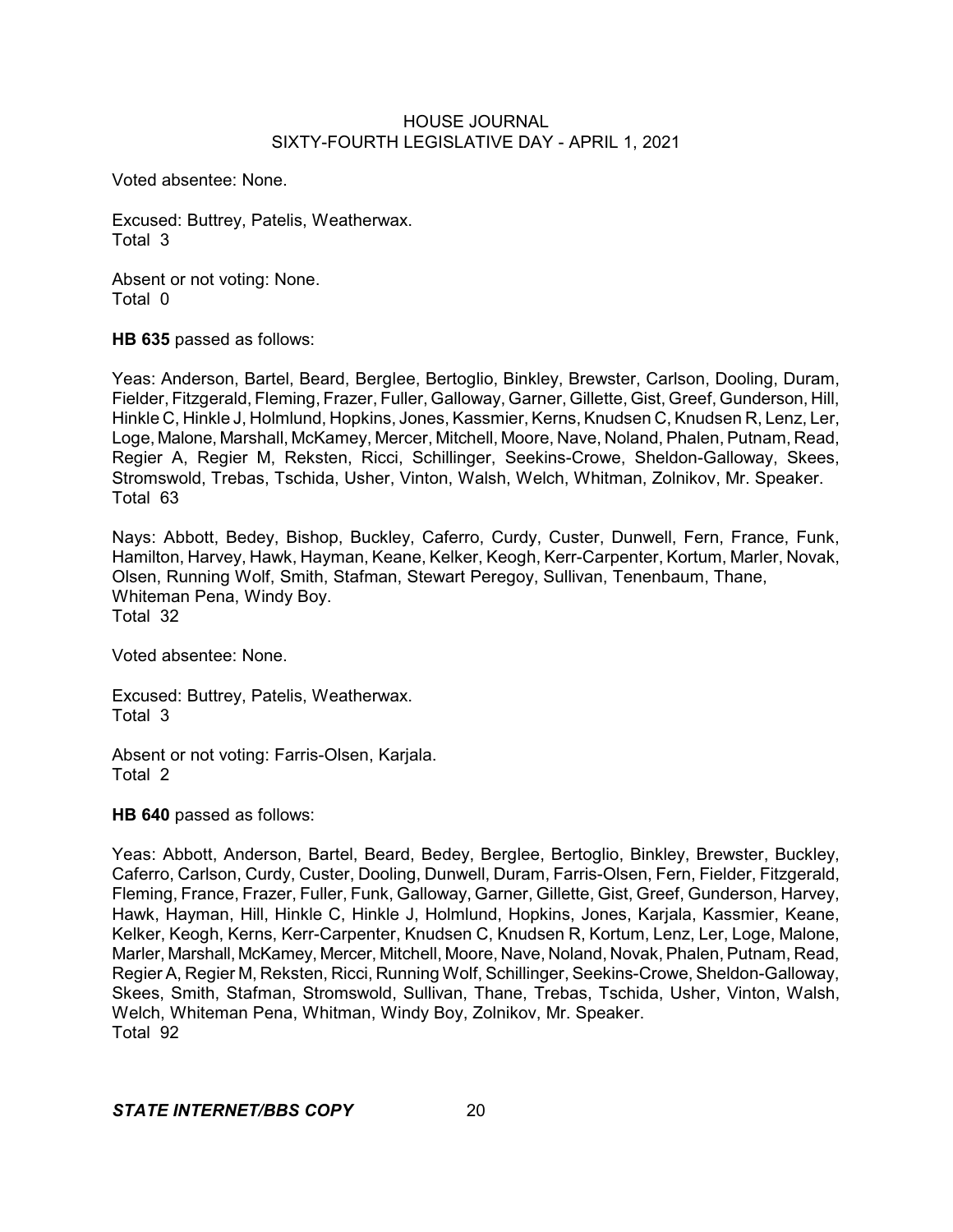Nays: Bishop, Hamilton, Olsen, Stewart Peregoy, Tenenbaum. Total 5

Voted absentee: None.

Excused: Buttrey, Patelis, Weatherwax. Total 3

Absent or not voting: None. Total 0

**HB 655** passed as follows:

Yeas: Anderson, Bartel, Beard, Bedey, Berglee, Bertoglio, Binkley, Brewster, Buckley, Carlson, Custer, Dooling, Duram, Fielder, Fitzgerald, Fleming, Frazer, Fuller, Galloway, Garner, Gillette, Gist, Greef, Gunderson, Hill, Hinkle C, Hinkle J, Holmlund, Hopkins, Jones, Kassmier, Kerns, Kerr-Carpenter, Knudsen C, Knudsen R, Lenz, Ler, Loge, Malone, Marshall, McKamey, Mercer, Mitchell, Moore, Nave, Noland, Phalen, Putnam, Read, Regier A, Regier M, Reksten, Ricci, Schillinger, Seekins-Crowe, Sheldon-Galloway, Skees, Smith, Stromswold, Trebas, Tschida, Usher, Vinton, Walsh, Welch, Whitman, Windy Boy, Zolnikov, Mr. Speaker. Total 69

Nays: Abbott, Bishop, Caferro, Curdy, Dunwell, Farris-Olsen, Fern, France, Funk, Hamilton, Harvey, Hawk, Hayman, Karjala, Keane, Kelker, Keogh, Kortum, Marler, Novak, Olsen, Running Wolf, Stafman, Stewart Peregoy, Sullivan, Tenenbaum, Thane, Whiteman Pena. Total 28

Voted absentee: None.

Excused: Buttrey, Patelis, Weatherwax. Total 3

Absent or not voting: None. Total 0

**HB 660** passed as follows:

Yeas: Abbott, Bartel, Beard, Bedey, Berglee, Bertoglio, Binkley, Bishop, Brewster, Buckley, Caferro, Carlson, Curdy, Custer, Dooling, Dunwell, Duram, Farris-Olsen, Fern, Fielder, Fitzgerald, Fleming, Frazer, Fuller, Funk, Galloway, Garner, Gist, Greef, Gunderson, Hamilton, Hawk, Hayman, Hill, Holmlund, Hopkins, Jones, Karjala, Kassmier, Keane, Kelker, Keogh, Kerns, Kerr-Carpenter, Knudsen C, Knudsen R, Kortum, Lenz, Ler, Loge, Malone, Marler, Marshall, Mitchell, Nave, Noland, Novak, Olsen, Phalen, Putnam, Read, Regier A, Reksten, Ricci, Running Wolf, Schillinger, Seekins-Crowe, Sheldon-Galloway, Skees, Smith, Stafman,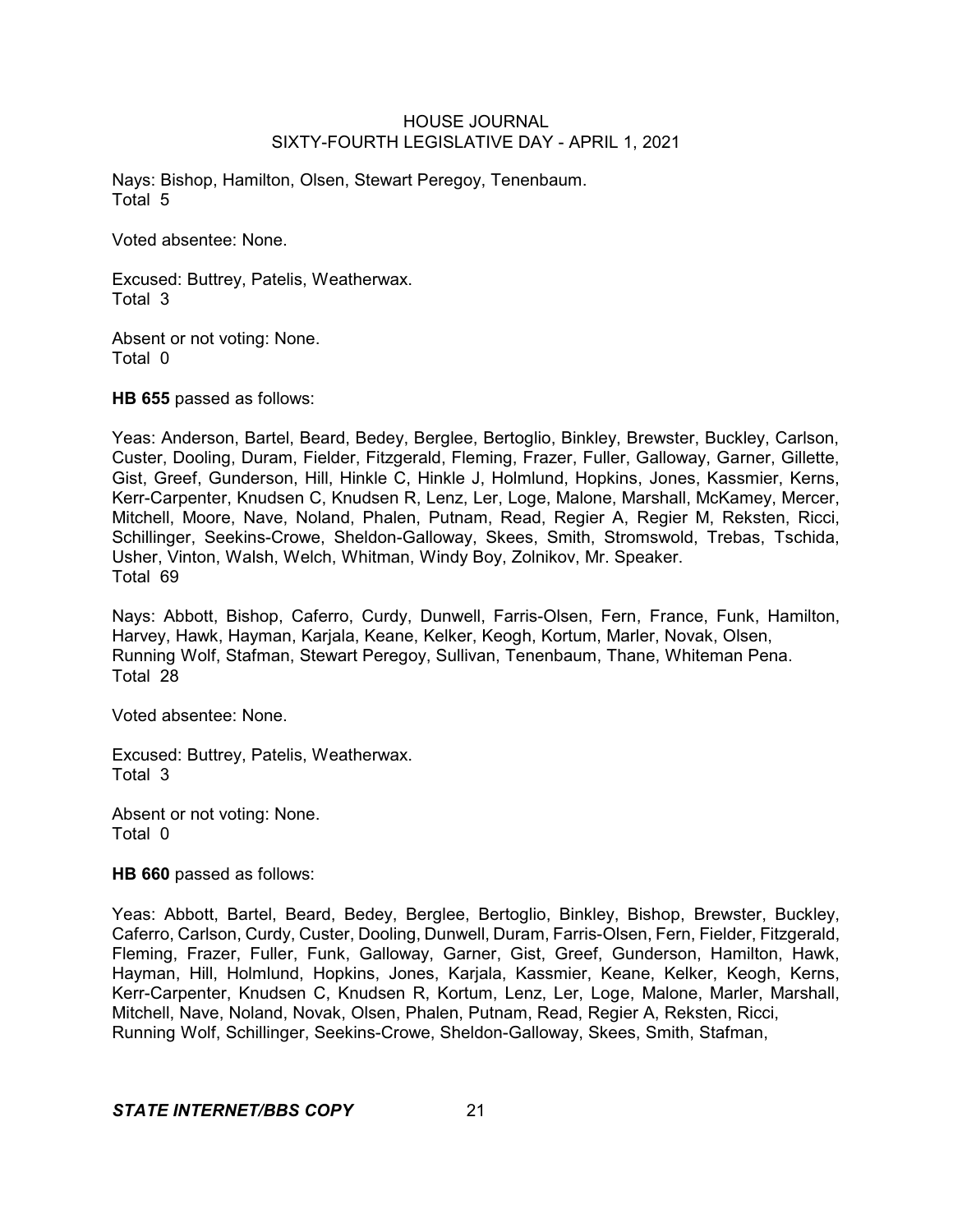Stewart Peregoy, Stromswold, Sullivan, Tenenbaum, Thane, Tschida, Usher, Vinton, Walsh, Welch, Whiteman Pena, Whitman, Windy Boy, Zolnikov, Mr. Speaker. Total 86

Nays: France, Gillette, Harvey, Hinkle C, Hinkle J, McKamey, Mercer, Moore, Regier M, Trebas. Total 10

Voted absentee: None.

Excused: Buttrey, Patelis, Weatherwax. Total 3

Absent or not voting: Anderson. Total 1

**HB 669** passed as follows:

Yeas: Abbott, Anderson, Bartel, Beard, Bedey, Berglee, Bertoglio, Binkley, Bishop, Brewster, Buckley, Caferro, Carlson, Curdy, Custer, Dooling, Dunwell, Duram, Farris-Olsen, Fern, Fielder, Fitzgerald, Fleming, France, Frazer, Fuller, Funk, Galloway, Garner, Gillette, Gist, Greef, Gunderson, Hamilton, Harvey, Hawk, Hayman, Hill, Hinkle C, Hinkle J, Holmlund, Hopkins, Jones, Karjala, Kassmier, Keane, Kelker, Keogh, Kerns, Kerr-Carpenter, Knudsen C, Knudsen R, Kortum, Lenz, Ler, Loge, Malone, Marler, Marshall, McKamey, Mercer, Mitchell, Moore, Nave, Noland, Novak, Olsen, Phalen, Putnam, Read, Regier A, Regier M, Reksten, Ricci, Running Wolf, Schillinger, Seekins-Crowe, Sheldon-Galloway, Skees, Smith, Stafman, Stewart Peregoy, Stromswold, Sullivan, Tenenbaum, Thane, Trebas, Tschida, Usher, Vinton, Walsh, Welch, Whiteman Pena, Whitman, Windy Boy, Zolnikov, Mr. Speaker. Total 97

Nays: None. Total 0

Voted absentee: None.

Excused: Buttrey, Patelis, Weatherwax. Total 3

Absent or not voting: None. Total 0

**SB 106** concurred in as follows:

Yeas: Abbott, Anderson, Bartel, Beard, Bedey, Berglee, Bertoglio, Binkley, Bishop, Buckley, Caferro, Curdy, Custer, Dooling, Dunwell, Duram, Farris-Olsen, Fern, Fielder, Fitzgerald, Fleming, France, Frazer, Fuller, Funk, Garner, Gillette, Gist, Greef, Gunderson, Hamilton, Hawk, Hayman,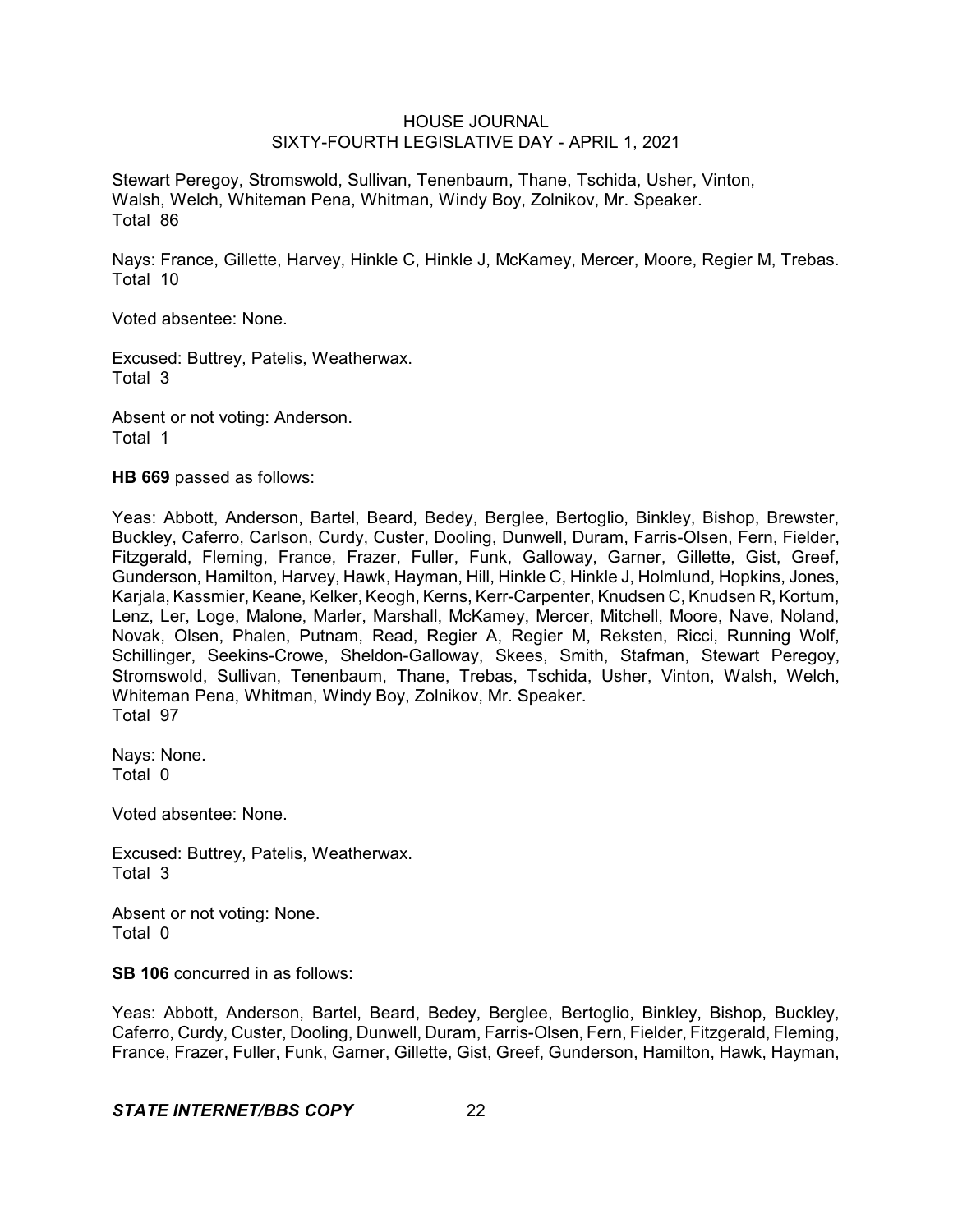Hill, Hinkle C, Hinkle J, Holmlund, Hopkins, Jones, Karjala, Kassmier, Keane, Kelker, Keogh, Kerns, Kerr-Carpenter, Knudsen C, Knudsen R, Kortum, Lenz, Ler, Loge, Malone, Marler, Marshall, McKamey, Mercer, Mitchell, Moore, Nave, Noland, Novak, Olsen, Phalen, Putnam, Read, Reksten, Ricci, Running Wolf, Seekins-Crowe, Sheldon-Galloway, Smith, Stafman, Stewart Peregoy, Stromswold, Sullivan, Tenenbaum, Thane, Tschida, Vinton, Walsh, Welch, Whiteman Pena, Whitman, Windy Boy, Zolnikov, Mr. Speaker. Total 87

Nays: Brewster, Carlson, Galloway, Harvey, Regier A, Regier M, Schillinger, Skees, Trebas, Usher. Total 10

Voted absentee: None.

Excused: Buttrey, Patelis, Weatherwax. Total 3

Absent or not voting: None. Total 0

**SB 163** concurred in as follows:

Yeas: Anderson, Bartel, Beard, Bedey, Berglee, Bertoglio, Binkley, Brewster, Buckley, Carlson, Custer, Dooling, Duram, Fielder, Fitzgerald, Fleming, Frazer, Fuller, Galloway, Garner, Gillette, Gist, Greef, Gunderson, Harvey, Hill, Hinkle C, Hinkle J, Holmlund, Hopkins, Jones, Kassmier, Kerns, Kerr-Carpenter, Knudsen C, Knudsen R, Lenz, Ler, Loge, Malone, Marshall, McKamey, Mercer, Mitchell, Moore, Nave, Noland, Novak, Phalen, Putnam, Read, Regier A, Regier M, Reksten, Ricci, Schillinger, Seekins-Crowe, Sheldon-Galloway, Skees, Stewart Peregoy, Stromswold, Trebas, Tschida, Usher, Vinton, Walsh, Welch, Whitman, Zolnikov, Mr. Speaker. Total 70

Nays: Abbott, Bishop, Caferro, Curdy, Dunwell, Farris-Olsen, Fern, France, Funk, Hamilton, Hawk, Hayman, Karjala, Keane, Kelker, Keogh, Kortum, Marler, Olsen, Running Wolf, Smith, Stafman, Sullivan, Tenenbaum, Thane, Whiteman Pena, Windy Boy. Total 27

Voted absentee: None.

Excused: Buttrey, Patelis, Weatherwax. Total 3

Absent or not voting: None. Total 0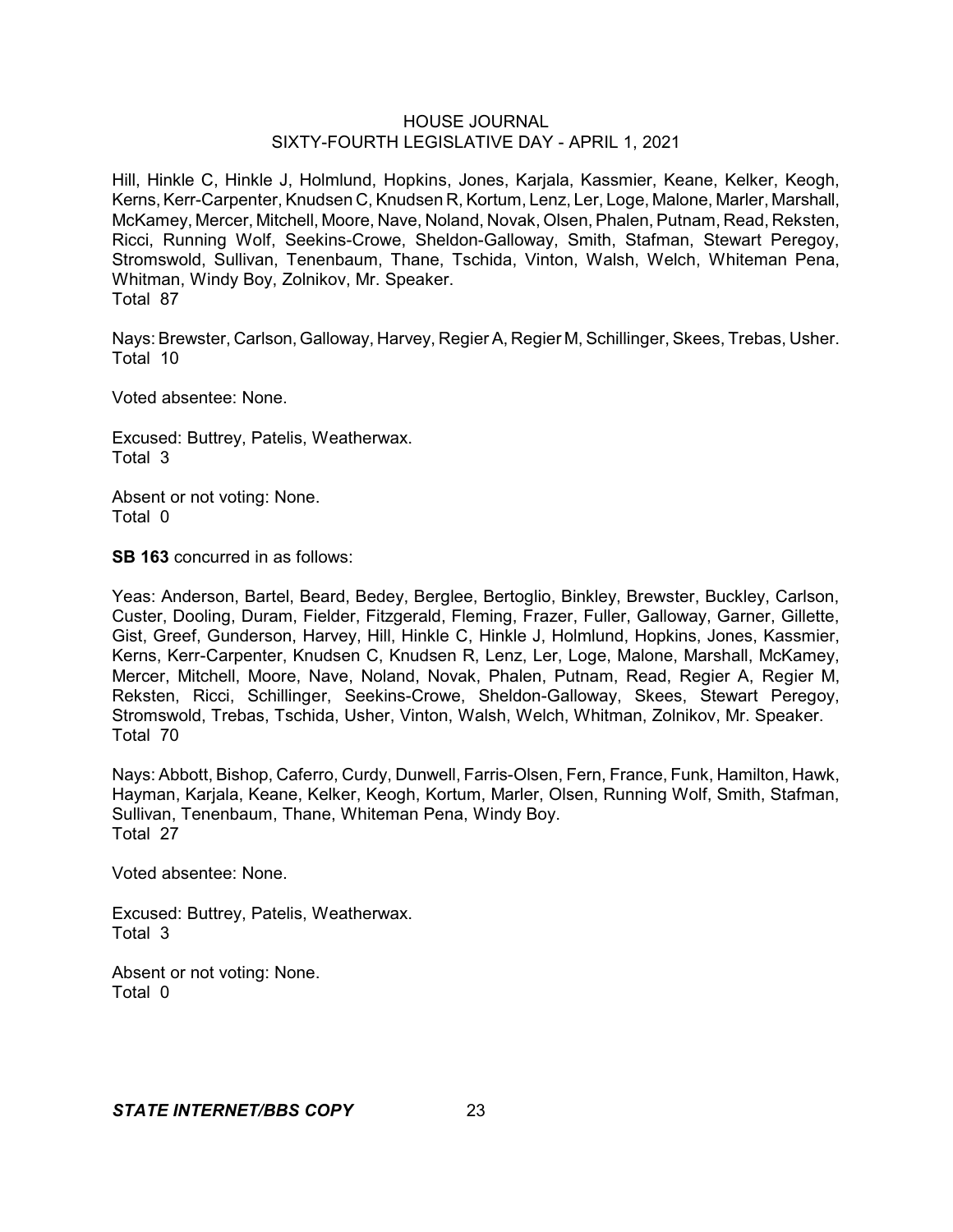**SB 215** concurred in as follows:

Yeas: Anderson, Bartel, Beard, Bedey, Berglee, Bertoglio, Binkley, Brewster, Carlson, Dooling, Duram, Fielder, Fleming, Frazer, Fuller, Galloway, Gillette, Gist, Greef, Gunderson, Hill, Hinkle C, Hinkle J, Holmlund, Jones, Kassmier, Kerns, Knudsen C, Knudsen R, Lenz, Ler, Loge, Malone, Marshall, McKamey, Mercer, Mitchell, Moore, Nave, Noland, Phalen, Read, Regier A, Regier M, Reksten, Ricci, Schillinger, Seekins-Crowe, Sheldon-Galloway, Skees, Smith, Trebas, Tschida, Usher, Vinton, Walsh, Welch, Whitman, Mr. Speaker. Total 59

Nays: Abbott, Bishop, Buckley, Caferro, Curdy, Custer, Dunwell, Farris-Olsen, Fern, Fitzgerald, France, Funk, Garner, Hamilton, Harvey, Hawk, Hayman, Hopkins, Karjala, Keane, Kelker, Keogh, Kerr-Carpenter, Kortum, Marler, Novak, Olsen, Putnam, Running Wolf, Stafman, Stewart Peregoy, Stromswold, Sullivan, Tenenbaum, Thane, Whiteman Pena, Windy Boy, Zolnikov. Total 38

Voted absentee: None.

Excused: Buttrey, Patelis, Weatherwax. Total 3

Absent or not voting: None. Total 0

**SB 225** concurred in as follows:

Yeas: Abbott, Anderson, Bartel, Beard, Bedey, Berglee, Bertoglio, Binkley, Brewster, Buckley, Caferro, Carlson, Curdy, Custer, Dooling, Duram, Fielder, Fitzgerald, Fleming,Frazer, Fuller, Funk, Galloway, Garner, Gillette, Gist, Greef, Gunderson, Hill, Hinkle C, Hinkle J, Holmlund, Hopkins, Jones, Karjala, Kassmier, Keane, Kelker, Kerns, Kerr-Carpenter, Knudsen C, Knudsen R, Lenz, Ler, Loge, Malone, Marshall, McKamey, Mercer, Mitchell, Moore, Nave, Noland, Novak, Phalen, Read, Regier A, Regier M, Reksten, Ricci, Running Wolf, Schillinger, Seekins-Crowe, Skees, Smith, Stromswold, Trebas, Tschida, Usher, Vinton, Walsh, Welch, Whiteman Pena, Whitman, Windy Boy, Zolnikov, Mr. Speaker. Total 77

Nays: Bishop, Dunwell, Farris-Olsen, Fern, France, Hamilton, Harvey, Hawk, Hayman, Keogh, Kortum, Marler, Olsen, Putnam, Sheldon-Galloway, Stafman, Stewart Peregoy, Sullivan, Tenenbaum, Thane. Total 20

Voted absentee: None.

Excused: Buttrey, Patelis, Weatherwax. Total 3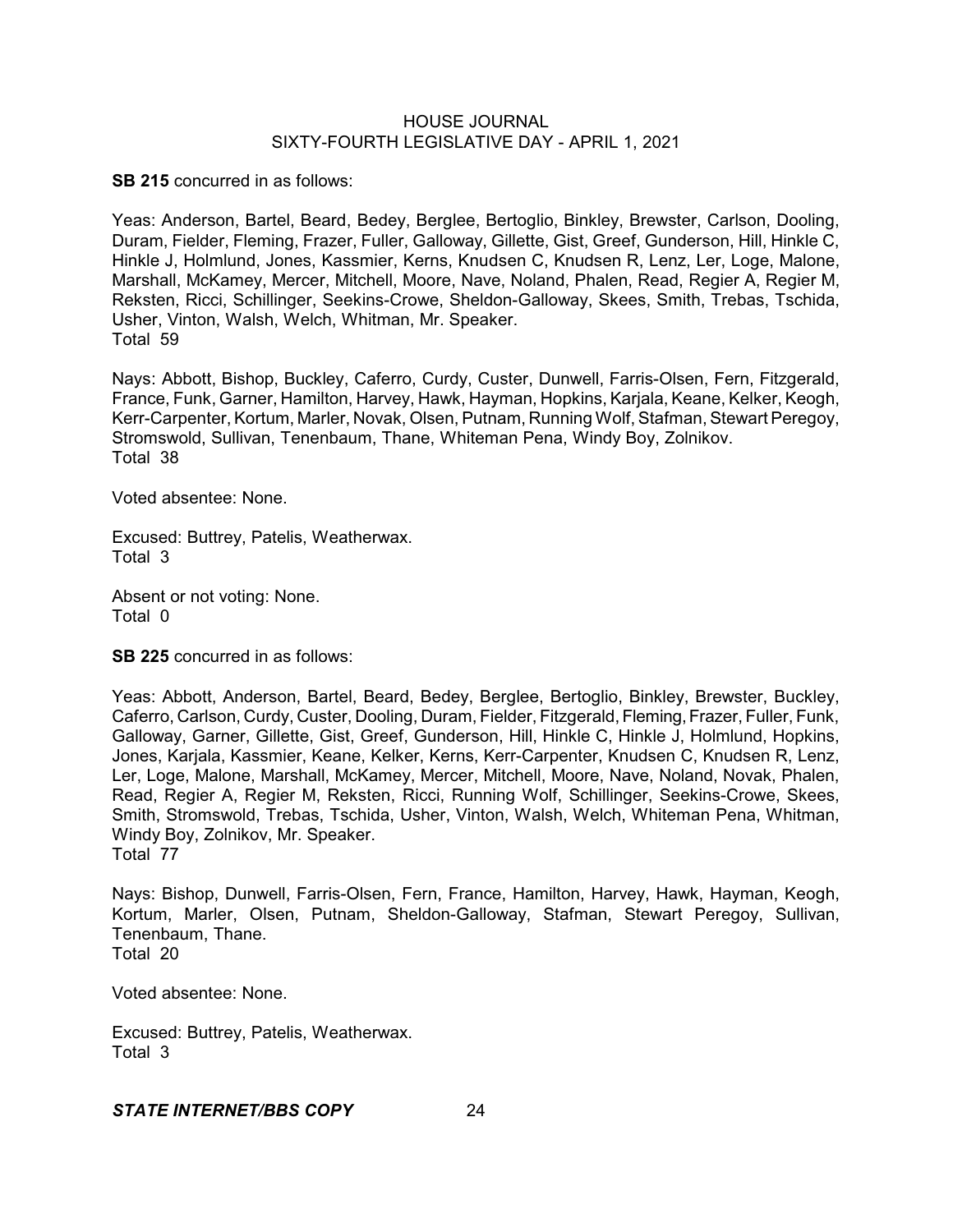Absent or not voting: None. Total 0

**SB 226** concurred in as follows:

Yeas: Anderson, Bartel, Beard, Bedey, Berglee, Bertoglio, Binkley, Brewster, Carlson, Custer, Dooling, Duram, Fielder, Fitzgerald, Fleming, Frazer, Fuller, Galloway, Garner, Gillette, Gist, Greef, Gunderson, Hill, Hinkle C, Hinkle J, Holmlund, Hopkins, Jones, Kassmier, Kerns, Knudsen C, Knudsen R, Lenz, Ler, Loge, Malone, Marshall, McKamey, Mercer, Mitchell, Moore, Nave, Noland, Phalen, Putnam, Read, Regier A, Regier M, Reksten, Ricci, Schillinger, Seekins-Crowe, Sheldon-Galloway, Skees, Stromswold, Trebas, Tschida, Usher, Vinton, Walsh, Welch, Whitman, Zolnikov, Mr. Speaker.

Total 65

Nays: Abbott, Bishop, Buckley, Caferro, Curdy, Dunwell, Farris-Olsen, Fern, France, Funk, Hamilton, Harvey, Hawk, Hayman, Karjala, Keane, Kelker, Keogh, Kerr-Carpenter, Kortum, Marler, Novak, Olsen, Running Wolf, Smith, Stafman, Stewart Peregoy, Sullivan, Tenenbaum, Thane, Whiteman Pena, Windy Boy. Total 32

Voted absentee: None.

Excused: Buttrey, Patelis, Weatherwax. Total 3

Absent or not voting: None. Total 0

**SB 247** concurred in as follows:

Yeas: Abbott, Anderson, Bartel, Beard, Bedey, Berglee, Bertoglio, Binkley, Bishop, Brewster, Buckley, Curdy, Custer, Dooling, Dunwell, Duram, Farris-Olsen, Fern, Fielder, Fitzgerald, Fleming, France, Frazer, Fuller, Funk, Galloway, Garner, Gillette, Gist, Gunderson, Hamilton, Harvey, Hawk, Hinkle C, Holmlund, Hopkins, Jones, Karjala, Kassmier, Keane, Kelker, Keogh, Kerns, Kerr-Carpenter, Knudsen C, Knudsen R, Kortum, Ler, Loge, Malone, Marler, Mercer, Mitchell, Nave, Noland, Novak, Olsen, Putnam, Read, Regier A, Regier M, Ricci, Running Wolf, Schillinger, Seekins-Crowe, Skees, Smith, Stafman, Stewart Peregoy, Stromswold, Sullivan, Tenenbaum, Thane, Trebas, Tschida, Usher, Vinton, Walsh, Welch, Whitman, Zolnikov, Mr. Speaker. Total 82

Nays: Caferro, Carlson, Greef, Hayman, Hill, Hinkle J, Lenz, Marshall, McKamey, Moore, Phalen, Reksten, Sheldon-Galloway, Whiteman Pena, Windy Boy. Total 15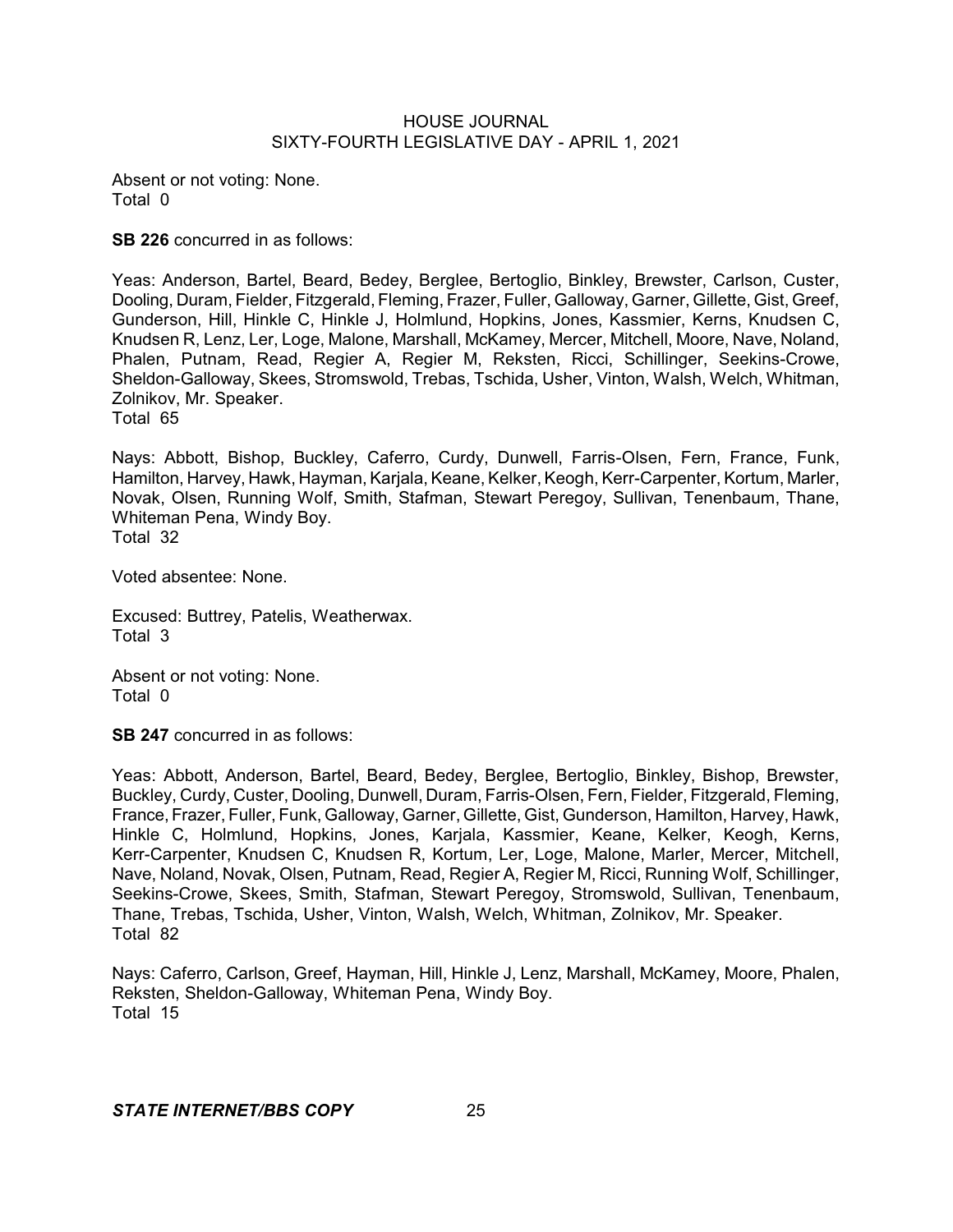Voted absentee: None.

Excused: Buttrey, Patelis, Weatherwax. Total 3

Absent or not voting: None. Total 0

**SB 251** concurred in as follows:

Yeas: Anderson, Bartel, Beard, Bedey, Berglee, Bertoglio, Binkley, Brewster, Carlson, Custer, Dooling, Duram, Fielder, Fitzgerald, Fleming, Frazer, Fuller, Galloway, Garner, Gillette, Gist, Gunderson, Hill, Hinkle C, Hinkle J, Holmlund, Hopkins, Jones, Kassmier, Kerns, Knudsen C, Knudsen R, Lenz, Ler, Loge, Malone, Marshall, McKamey, Mercer, Mitchell, Moore, Nave, Noland, Phalen, Read, Regier A, Regier M, Reksten, Ricci, Schillinger, Seekins-Crowe, Sheldon-Galloway, Skees, Stromswold, Trebas, Tschida, Usher, Vinton, Walsh, Welch, Whitman, Zolnikov, Mr. Speaker.

Total 63

Nays: Abbott, Bishop, Buckley, Caferro, Curdy, Dunwell, Farris-Olsen, Fern, France, Funk, Greef, Hamilton, Harvey, Hawk, Hayman, Karjala, Keane, Kelker, Keogh, Kerr-Carpenter, Kortum, Marler, Novak, Olsen, Putnam, Running Wolf, Smith, Stafman, Stewart Peregoy, Sullivan, Tenenbaum, Thane, Whiteman Pena, Windy Boy. Total 34

Voted absentee: None.

Excused: Buttrey, Patelis, Weatherwax. Total 3

Absent or not voting: None. Total 0

**SB 277** concurred in as follows:

Yeas: Anderson, Bartel, Beard, Berglee, Bertoglio, Binkley, Brewster, Carlson, Dooling, Duram, Fielder, Fleming, Frazer, Fuller, Galloway, Gillette, Gist, Greef, Gunderson, Hill, Hinkle C, Hinkle J, Holmlund, Hopkins, Jones, Kassmier, Kerns, Knudsen C, Knudsen R, Lenz, Ler, Loge, Malone, Marshall, McKamey, Mitchell, Moore, Nave, Noland, Phalen, Read, Regier A, Regier M, Reksten, Ricci, Schillinger, Seekins-Crowe,Sheldon-Galloway,Skees,Stromswold, Trebas, Tschida, Usher, Vinton, Walsh, Welch, Whitman, Zolnikov, Mr. Speaker. Total 59

Nays: Abbott, Bedey, Bishop, Buckley, Caferro, Curdy, Custer, Dunwell, Farris-Olsen, Fern, Fitzgerald, France, Funk, Garner, Hamilton, Harvey, Hawk, Hayman, Karjala, Keane, Kelker,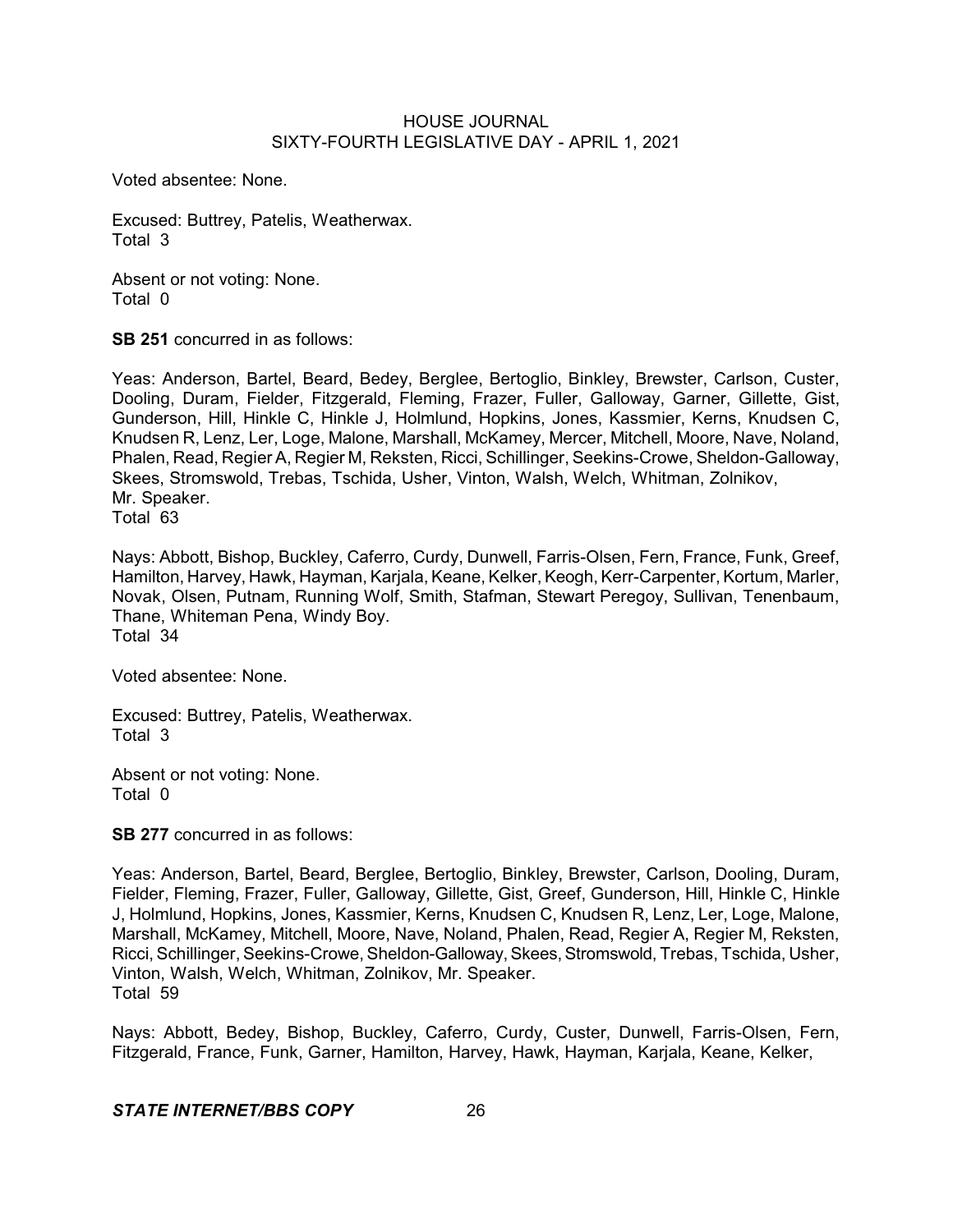Keogh, Kerr-Carpenter, Kortum, Marler, Mercer, Novak, Olsen, Putnam, Running Wolf, Smith, Stafman, Stewart Peregoy, Sullivan, Tenenbaum, Thane, Whiteman Pena, Windy Boy. Total 38

Voted absentee: None.

Excused: Buttrey, Patelis, Weatherwax. Total 3

Absent or not voting: None. Total 0

# **SECOND READING OF BILLS (COMMITTEE OF THE WHOLE)**

Majority Leader Vinton moved the House resolve itself into a Committee of the Whole for consideration of business on second reading. Motion carried. Representative Berglee in the chair.

Mr. Speaker: We, your Committee of the Whole, having had under consideration business on second reading, recommend as follows:

**HB 641** - Representative Gist moved **HB 641** do pass. Motion carried as follows:

Yeas: Abbott, Anderson, Bartel, Beard, Berglee, Bertoglio, Binkley, Bishop, Brewster, Buckley, Buttrey, Caferro, Carlson, Curdy, Custer, Dooling, Dunwell, Duram, Farris-Olsen, Fern, Fielder, Fitzgerald, Fleming, France, Frazer, Fuller, Funk, Galloway, Garner, Gillette, Gist, Greef, Gunderson, Hamilton, Harvey, Hawk, Hayman, Hill, Hinkle C, Hinkle J, Holmlund, Hopkins, Jones, Karjala, Kassmier, Keane, Kelker, Keogh, Kerns, Kerr-Carpenter, Knudsen C, Knudsen R, Kortum, Lenz, Ler, Loge, Malone, Marler, Marshall, McKamey, Mercer, Mitchell, Moore, Nave, Noland, Novak, Olsen, Patelis, Phalen, Putnam, Read, Regier A, Regier M, Reksten, Ricci, Running Wolf, Schillinger, Seekins-Crowe, Sheldon-Galloway, Skees, Smith, Stafman, Stromswold, Sullivan, Tenenbaum, Thane, Trebas, Tschida, Usher,Vinton, Walsh,Weatherwax, Welch, Whiteman Pena, Whitman, Windy Boy, Zolnikov, Mr. Speaker. Total 98

Nays: Stewart Peregoy. Total 1

Voted absentee: Buttrey, Patelis, Weatherwax, Aye.

Excused: Buttrey, Patelis, Weatherwax. Total 3

Absent or not voting: Bedey. Total 1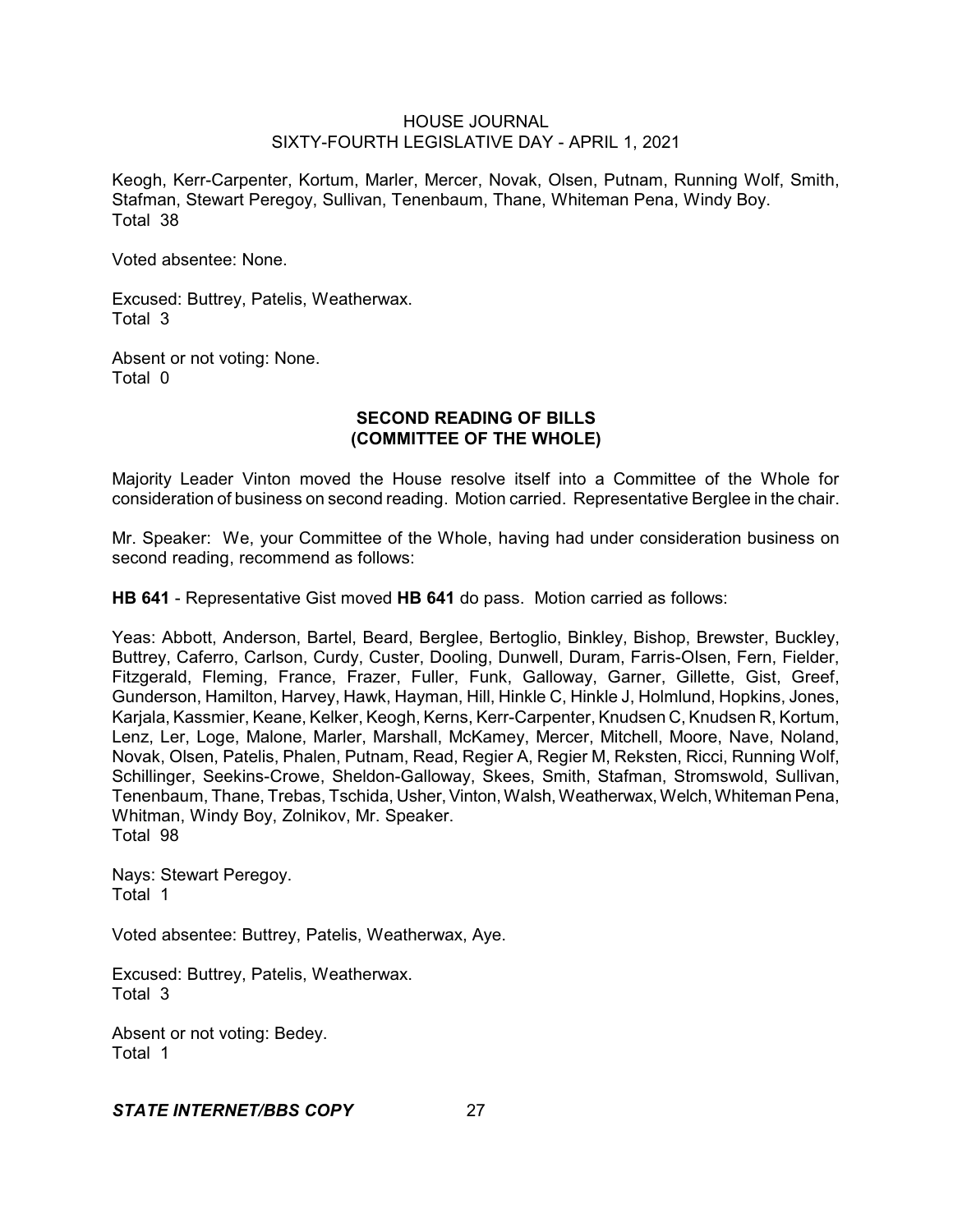**HB 647** - Representative Galloway moved **HB 647** do pass. Motion carried as follows:

Yeas: Anderson, Bartel, Bedey, Berglee, Bertoglio, Binkley, Brewster, Buckley, Buttrey, Carlson, Custer, Dooling, Duram, Fern, Fielder, Fitzgerald, Fleming, France, Frazer, Fuller, Galloway, Garner, Gillette, Gist, Greef, Gunderson, Hamilton, Hawk, Hill, Hinkle C, Hinkle J, Holmlund, Hopkins, Jones, Kassmier, Kelker, Keogh, Kerns, Kerr-Carpenter, Knudsen C, Kortum, Ler, Loge, Malone, Marshall, Mercer, Mitchell, Moore, Nave, Noland, Novak, Patelis, Phalen, Putnam, Read, Regier A, Regier M, Reksten, Ricci, Running Wolf, Schillinger, Seekins-Crowe, Sheldon-Galloway, Skees, Stromswold, Tenenbaum, Thane, Trebas, Tschida, Usher, Vinton, Walsh, Weatherwax, Welch, Whitman, Windy Boy, Zolnikov. Total 77

Nays: Abbott, Beard, Bishop, Caferro, Curdy, Dunwell, Farris-Olsen, Funk, Harvey, Hayman, Karjala, Keane, Knudsen R, Lenz, Marler, McKamey, Olsen, Smith, Stafman, Stewart Peregoy, Sullivan, Whiteman Pena, Mr. Speaker. Total 23

Voted absentee: Buttrey, Patelis, Weatherwax, Aye.

Excused: Buttrey, Patelis, Weatherwax. Total 3

Absent or not voting: None. Total 0

**HB 663** - Representative Ler moved **HB 663** do pass. Motion carried as follows:

Yeas: Anderson, Bartel, Beard, Bedey, Berglee, Bertoglio, Binkley, Brewster, Buttrey, Carlson, Custer, Dooling, Duram, Fielder, Fitzgerald, Fleming, Frazer, Fuller, Galloway, Garner, Gillette, Gist, Greef, Gunderson, Hill, Hinkle C, Hinkle J, Holmlund, Jones, Kassmier, Kerns, Knudsen C, Knudsen R, Lenz, Ler, Loge, Malone, Marshall, McKamey, Mercer, Mitchell, Moore, Nave, Noland, Patelis, Phalen, Putnam, Read, Regier A, Regier M, Reksten, Ricci, Schillinger, Seekins-Crowe, Sheldon-Galloway, Skees, Stromswold, Trebas, Tschida, Usher, Vinton, Walsh, Welch, Whitman, Zolnikov, Mr. Speaker.

Total 66

Nays: Abbott, Bishop, Buckley, Caferro, Curdy, Dunwell, Farris-Olsen, Fern, France, Funk, Hamilton, Harvey, Hawk, Hayman, Karjala, Keane, Kelker, Keogh, Kerr-Carpenter, Kortum, Marler, Novak, Olsen, Running Wolf, Smith, Stafman, Stewart Peregoy, Sullivan, Tenenbaum, Thane, Weatherwax, Whiteman Pena, Windy Boy. Total 33

Voted absentee: Buttrey, Patelis, Aye; Weatherwax, No.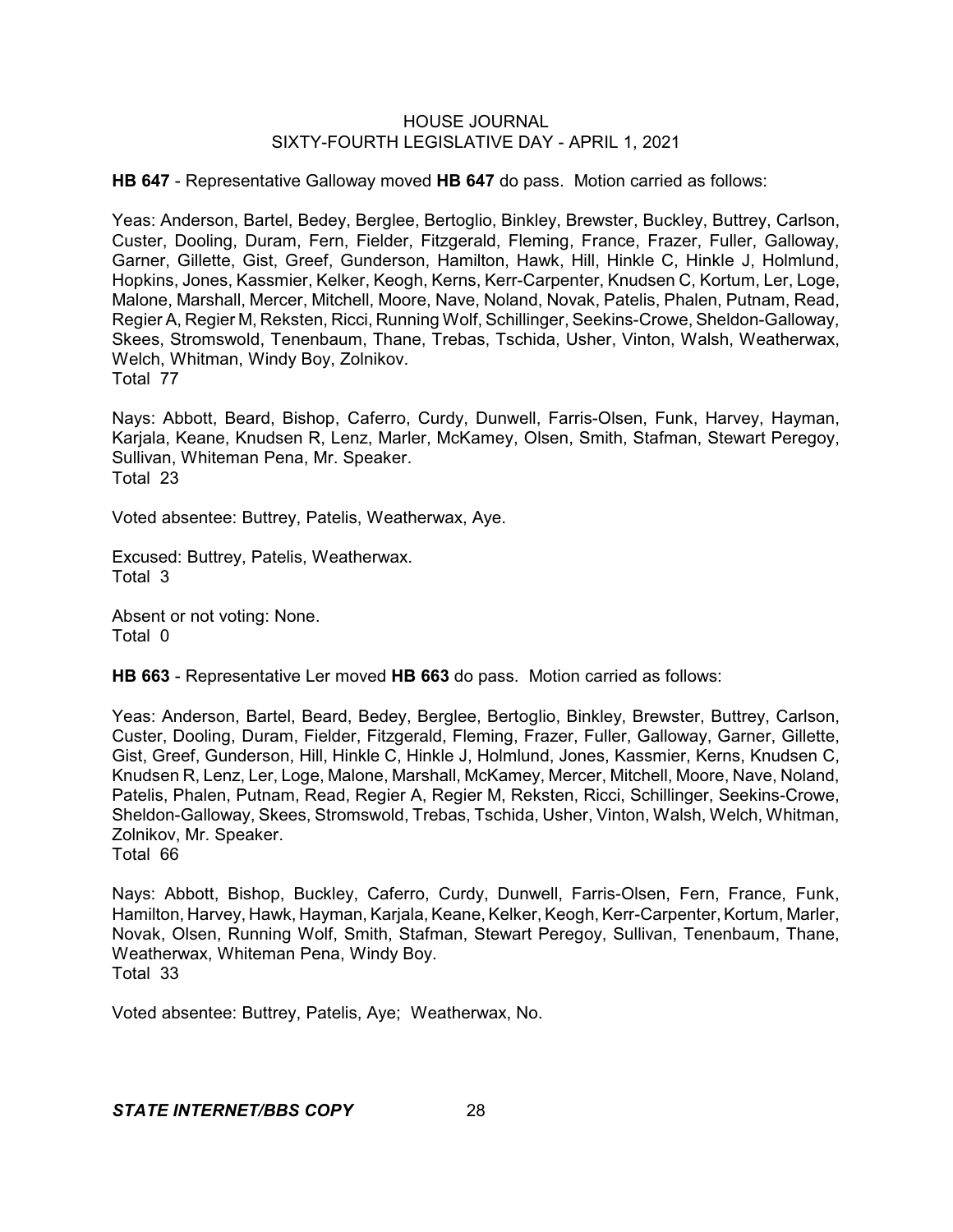Excused: Buttrey, Patelis, Weatherwax. Total 3

Absent or not voting: Hopkins. Total 1

**HB 665** - Representative Ler moved **HB 665** do pass. Motion carried as follows:

Yeas: Anderson, Bartel, Beard, Bedey, Berglee, Bertoglio, Binkley, Brewster, Buckley, Buttrey, Caferro, Carlson, Curdy, Custer, Dooling, Duram, Farris-Olsen, Fern, Fielder, Fitzgerald, Fleming, Frazer, Fuller, Galloway, Garner, Gillette, Gist, Greef, Gunderson, Hamilton, Hill, Hinkle C, Hinkle J, Holmlund, Hopkins, Jones, Karjala, Kassmier, Kerns, Kerr-Carpenter, Knudsen C, Knudsen R, Kortum, Lenz, Ler, Loge, Malone, Marshall, McKamey, Mitchell, Moore, Nave, Noland, Olsen, Patelis, Phalen, Putnam, Read, Regier A, Regier M, Reksten, Ricci, Schillinger, Seekins-Crowe, Sheldon-Galloway, Skees, Stromswold, Sullivan, Tenenbaum, Trebas, Tschida, Usher, Vinton, Walsh, Welch, Whitman, Windy Boy, Zolnikov, Mr. Speaker. Total 79

Nays: Abbott, Bishop, Dunwell, France, Funk, Harvey, Hawk, Hayman, Keane, Kelker, Keogh, Marler, Mercer, Novak, Running Wolf, Smith, Stafman, Stewart Peregoy, Thane, Weatherwax, Whiteman Pena. Total 21

Voted absentee: Buttrey, Patelis, Aye; Weatherwax, No.

Excused: Buttrey, Patelis, Weatherwax. Total 3

Absent or not voting: None. Total 0

**HB 667** - Representative Marshall moved **HB 667** do pass. Motion carried as follows:

Yeas: Abbott, Anderson, Bartel, Beard, Bedey, Berglee, Bertoglio, Binkley, Bishop, Brewster, Buckley, Buttrey, Caferro, Carlson, Curdy, Custer, Dooling, Dunwell, Duram, Farris-Olsen, Fern, Fielder, Fitzgerald, Fleming, France, Frazer, Fuller, Funk, Galloway, Garner, Gillette, Gist, Greef, Gunderson, Harvey, Hawk, Hayman, Hill, Hinkle C, Hinkle J, Holmlund, Hopkins, Jones, Karjala, Kassmier, Keane, Kelker, Keogh, Kerns, Kerr-Carpenter, Knudsen C, Knudsen R, Kortum, Lenz, Ler, Loge, Malone, Marler, Marshall, McKamey, Mercer, Mitchell, Nave, Noland, Novak, Olsen, Patelis, Phalen, Putnam, Read, Regier A, Reksten, Ricci, Running Wolf, Schillinger, Seekins-Crowe, Sheldon-Galloway, Skees, Stafman, Stromswold, Sullivan, Tenenbaum, Thane, Trebas, Tschida, Usher, Vinton, Walsh, Weatherwax, Welch, Whitman, Windy Boy, Zolnikov, Mr. Speaker.

Total 94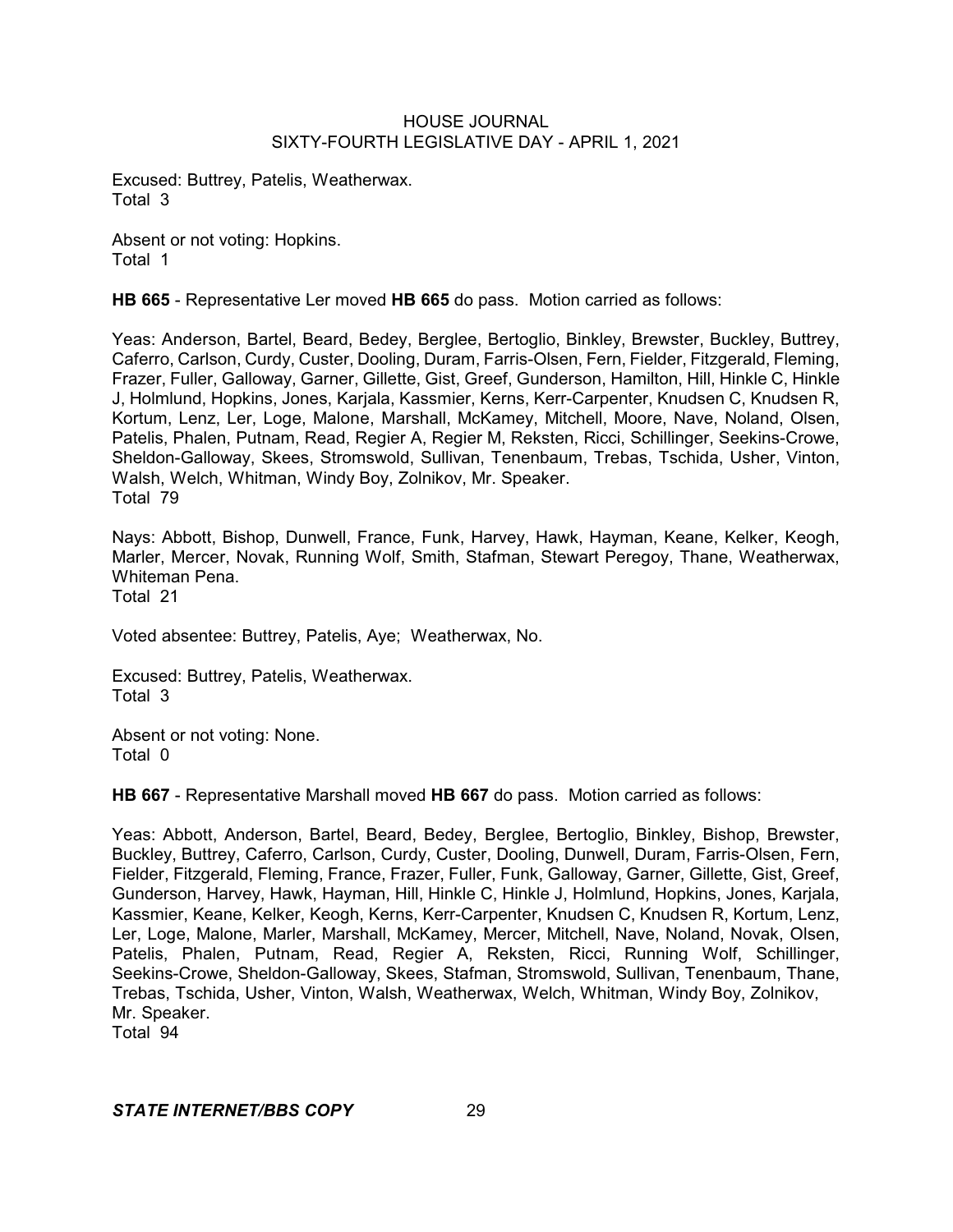Nays: Hamilton, Moore, Regier M, Smith, Stewart Peregoy, Whiteman Pena. Total 6

Voted absentee: Buttrey, Patelis, Weatherwax, Aye.

Excused: Buttrey, Patelis, Weatherwax. Total 3

Absent or not voting: None. Total 0

**HB 681** - Representative Kassmier moved **HB 681** do pass. Motion carried as follows:

Yeas: Abbott, Anderson, Bartel, Beard, Bedey, Berglee, Bertoglio, Binkley, Bishop, Brewster, Buckley, Buttrey, Caferro, Carlson, Curdy, Custer, Dooling, Dunwell, Duram, Farris-Olsen, Fern, Fielder, Fitzgerald, Fleming, France, Frazer, Fuller, Funk, Galloway, Garner, Gillette, Gist, Greef, Gunderson, Hamilton, Harvey, Hawk, Hayman, Hill, Hinkle C, Hinkle J, Holmlund, Hopkins, Jones, Karjala, Kassmier, Keane, Kelker, Keogh, Kerns, Kerr-Carpenter, Knudsen C, Knudsen R, Kortum, Lenz, Ler, Loge, Malone, Marler, Marshall, McKamey, Mercer, Mitchell, Moore, Nave, Noland, Novak, Olsen, Patelis, Phalen, Putnam, Read, Regier A, Regier M, Reksten, Ricci, Running Wolf, Schillinger, Seekins-Crowe, Sheldon-Galloway, Skees, Smith, Stafman, Stromswold, Sullivan, Tenenbaum, Thane, Trebas, Tschida, Usher, Vinton, Walsh, Weatherwax, Welch, Whiteman Pena, Whitman, Windy Boy, Zolnikov, Mr. Speaker. Total 99

Nays: Stewart Peregoy. Total 1

Voted absentee: Buttrey, Patelis, Weatherwax, Aye.

Excused: Buttrey, Patelis, Weatherwax. Total 3

Absent or not voting: None. Total 0

**HB 682** - Representative Noland moved **HB 682** do pass. Motion carried as follows:

Yeas: Anderson, Bartel, Bedey, Berglee, Bertoglio, Binkley, Brewster, Buttrey, Carlson, Curdy, Custer, Dooling, Duram, Fern, Fielder, Fitzgerald, Fleming, Frazer, Fuller, Galloway, Garner, Gillette, Gist, Greef, Gunderson, Hamilton, Hill, Hinkle C, Hinkle J, Holmlund, Hopkins, Jones, Kassmier, Kerns, Knudsen C, Knudsen R, Lenz, Ler, Loge, Malone, Marshall, McKamey, Mercer, Mitchell, Moore, Nave, Noland, Olsen, Patelis, Phalen, Putnam, Read, Regier A, Regier M,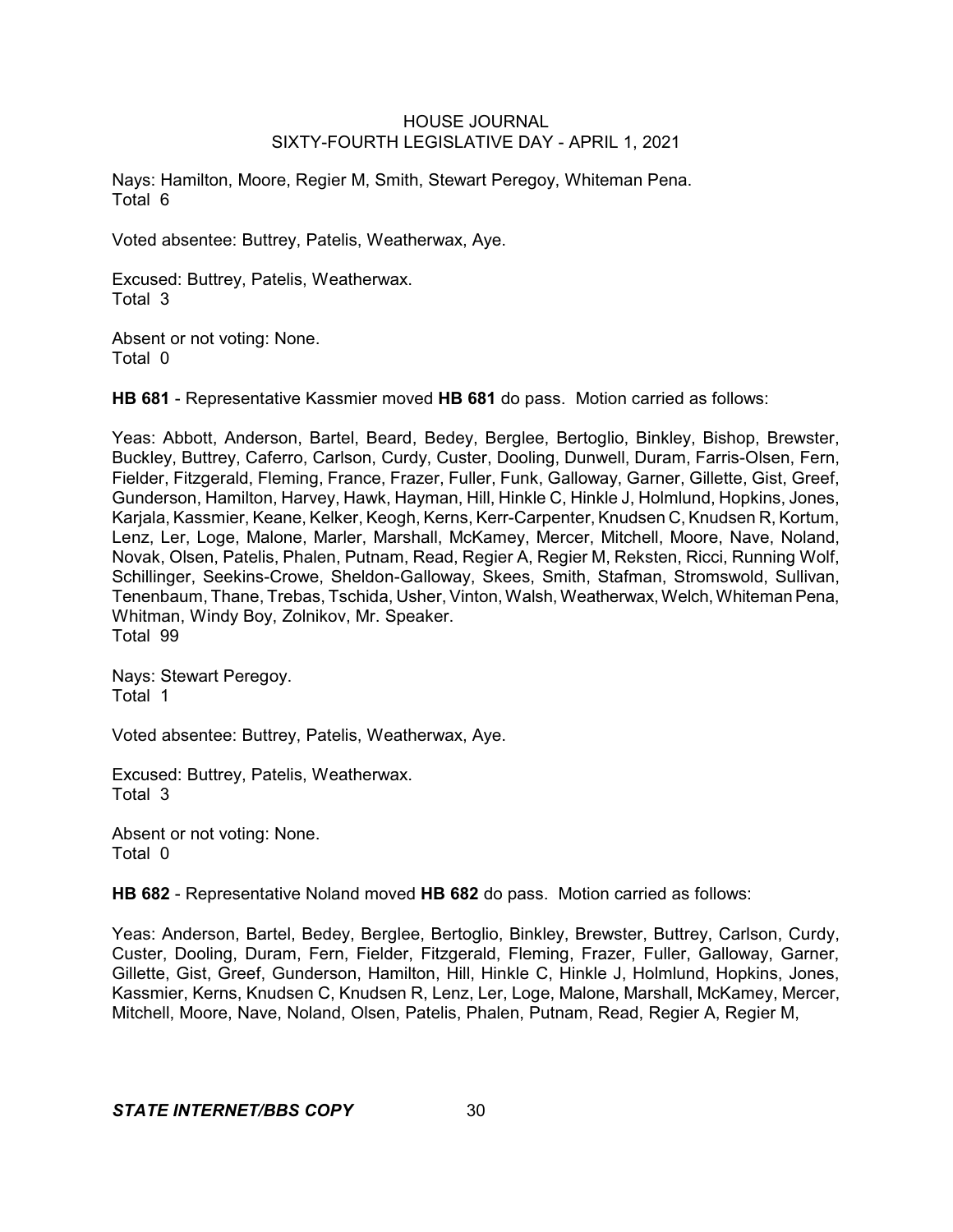Reksten, Ricci, Schillinger, Seekins-Crowe, Sheldon-Galloway, Skees, Stromswold, Trebas, Tschida, Vinton, Walsh, Welch, Whitman, Zolnikov, Mr. Speaker. Total 69

Nays: Abbott, Beard, Bishop, Buckley, Caferro, Dunwell, Farris-Olsen, France, Funk, Harvey, Hawk, Hayman, Karjala, Keane, Kelker, Keogh, Kerr-Carpenter, Kortum, Marler, Novak, Running Wolf, Smith, Stafman, Stewart Peregoy, Sullivan, Tenenbaum, Thane, Weatherwax, Whiteman Pena, Windy Boy. Total 30

Voted absentee: Buttrey, Patelis, Aye; Weatherwax, No.

Excused: Buttrey, Patelis, Weatherwax. Total 3

Absent or not voting: Usher. Total 1

**HB 683** - Representative Mercer moved **HB 683** do pass. Motion carried as follows:

Yeas: Anderson, Bartel, Beard, Bedey, Berglee, Bertoglio, Binkley, Brewster, Carlson, Custer, Dooling, Duram, Fielder, Fitzgerald, Fleming, Frazer, Fuller, Galloway, Gillette, Gist, Greef, Gunderson, Hill, Hinkle C, Hinkle J, Holmlund, Hopkins, Jones, Kassmier, Kerns, Knudsen C, Knudsen R, Lenz, Ler, Loge, Malone, Marshall, McKamey, Mercer, Mitchell, Moore, Nave, Noland, Patelis, Phalen, Read, Regier A, Regier M, Reksten, Ricci, Schillinger, Seekins-Crowe, Sheldon-Galloway, Skees, Stromswold, Trebas, Tschida, Usher, Vinton, Walsh, Welch, Whitman, Zolnikov, Mr. Speaker. Total 64

Nays: Abbott, Bishop, Buckley, Buttrey, Caferro, Curdy, Dunwell, Farris-Olsen, Fern, France, Funk, Garner, Hamilton, Harvey, Hawk, Hayman, Karjala, Keane, Kelker, Keogh, Kerr-Carpenter, Kortum, Marler, Novak, Olsen, Putnam, Running Wolf, Smith, Stafman, Stewart Peregoy, Sullivan, Tenenbaum, Thane, Weatherwax, Whiteman Pena, Windy Boy. Total 36

Voted absentee: Patelis, Aye; Buttrey, Weatherwax, No.

Excused: Buttrey, Patelis, Weatherwax. Total 3

Absent or not voting: None. Total 0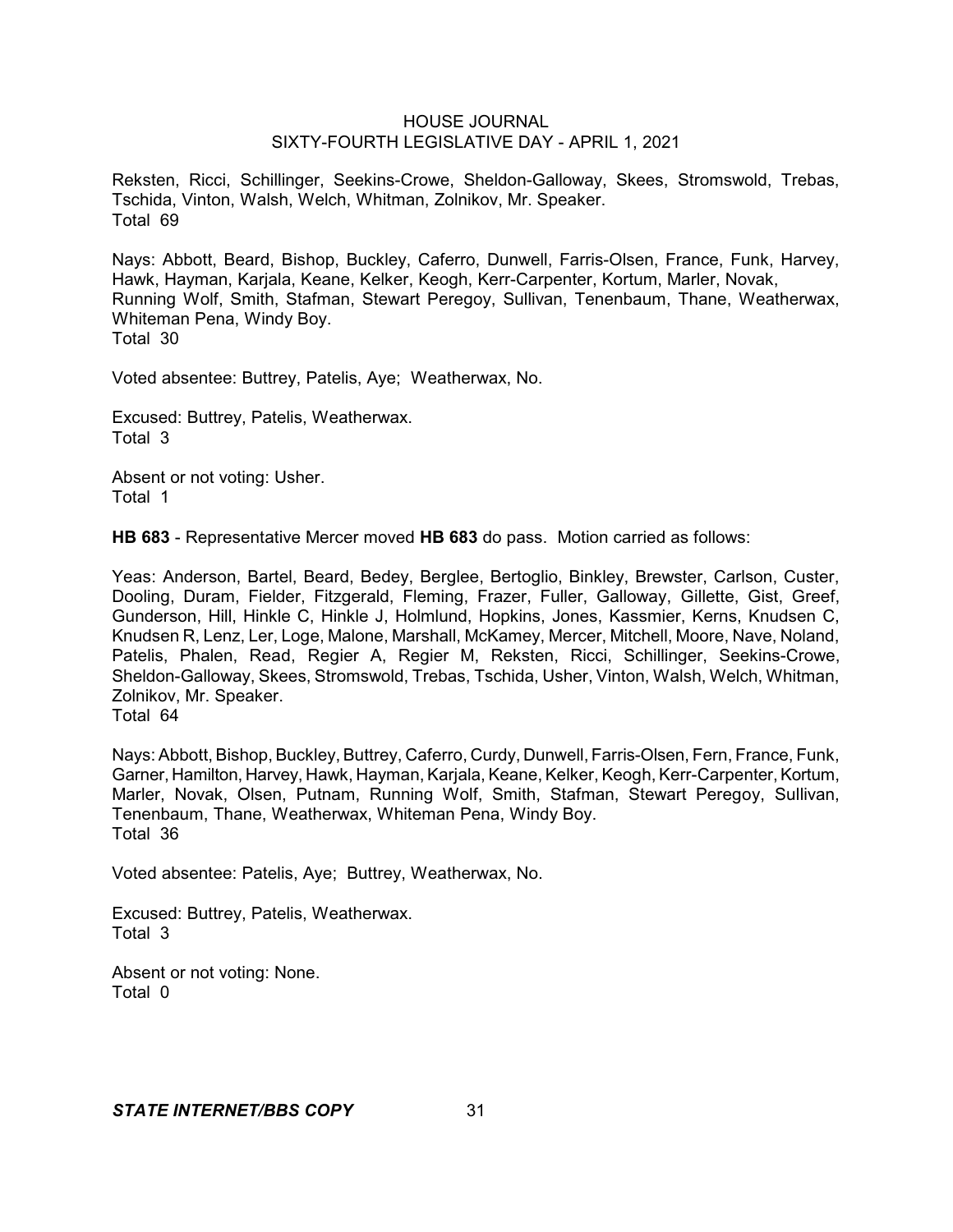**HB 685** - Representative Tschida moved **HB 685** do pass. Motion **failed** as follows:

Yeas: Anderson, Bartel, Berglee, Binkley, Brewster, Buttrey, Carlson, Duram, Fielder, Frazer, Fuller, Galloway, Gist, Gunderson, Hill, Hinkle C, Hinkle J, Hopkins, Jones, Kassmier, Kerns, Knudsen C, Knudsen R, Lenz, Ler, Loge, Marshall, Mitchell, Moore, Nave, Noland, Patelis, Phalen, Read, Regier A, Regier M, Schillinger, Seekins-Crowe, Sheldon-Galloway, Skees, Stromswold, Trebas, Tschida, Usher, Walsh, Zolnikov, Mr. Speaker. Total 47

Nays: Abbott, Bedey, Bertoglio, Bishop, Buckley, Caferro, Curdy, Custer, Dooling, Dunwell, Farris-Olsen, Fern, Fitzgerald, Fleming, France, Funk, Garner, Gillette, Greef, Hamilton, Harvey, Hawk, Hayman, Holmlund, Karjala, Keane, Kelker, Keogh, Kerr-Carpenter, Kortum, Malone, Marler, McKamey, Mercer, Novak, Olsen, Putnam, Reksten, Ricci, Running Wolf, Smith, Stafman, Stewart Peregoy, Sullivan, Tenenbaum, Thane, Vinton, Weatherwax, Welch, Whiteman Pena, Whitman, Windy Boy. Total 52

Voted absentee: Buttrey, Patelis, Aye; Weatherwax, No.

Excused: Buttrey, Patelis, Weatherwax. Total 3

Absent or not voting: Beard. Total 1

**HB 688** - Representative Kassmier moved **HB 688** do pass. Motion carried as follows:

Yeas: Abbott, Anderson, Bartel, Beard, Bedey, Berglee, Bertoglio, Binkley, Bishop, Brewster, Buckley, Buttrey, Caferro, Carlson, Curdy, Custer, Dooling, Dunwell, Duram, Farris-Olsen, Fern, Fielder, Fitzgerald, Fleming, France, Frazer, Fuller, Funk, Garner, Gist, Greef, Gunderson, Hamilton, Harvey, Hawk, Hayman, Hill, Hinkle C, Hinkle J, Holmlund, Hopkins, Jones, Kassmier, Keane, Kelker, Keogh, Kerns, Kerr-Carpenter, Knudsen C, Knudsen R, Kortum, Ler, Loge, Malone, Marshall, Mercer, Mitchell, Moore, Nave, Noland, Novak, Olsen, Patelis, Phalen, Putnam, Read, Regier A, Regier M, Reksten, Running Wolf, Seekins-Crowe, Skees, Smith, Stafman, Stromswold, Sullivan, Tenenbaum, Thane, Trebas, Usher,Vinton, Walsh,Weatherwax, Welch, Whiteman Pena, Whitman, Zolnikov, Mr. Speaker. Total 88

Nays: Galloway, Gillette, Karjala, Lenz, Marler, McKamey, Ricci, Schillinger, Sheldon-Galloway, Stewart Peregoy, Tschida, Windy Boy. Total 12

Voted absentee: Buttrey, Patelis, Weatherwax, Aye.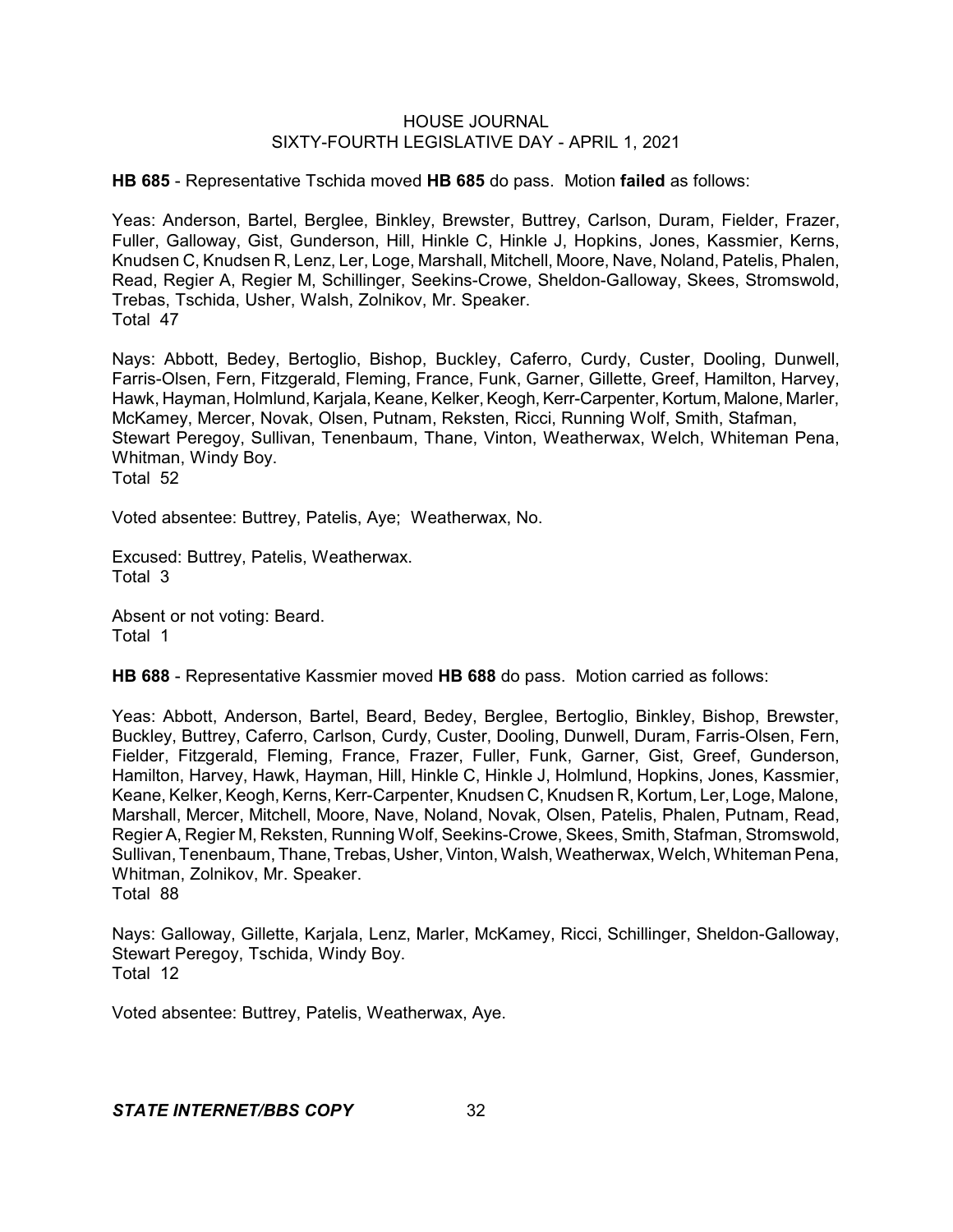Excused: Buttrey, Patelis, Weatherwax. Total 3

Absent or not voting: None. Total 0

**HB 692** - Representative Holmlund moved **HB 692** do pass. Motion carried as follows:

Yeas: Abbott, Anderson, Bartel, Beard, Bedey, Berglee, Bertoglio, Binkley, Bishop, Brewster, Buckley, Buttrey, Caferro, Carlson, Curdy, Custer, Dooling, Dunwell, Duram, Farris-Olsen, Fern, Fielder, Fitzgerald, Fleming, France, Frazer, Fuller, Funk, Galloway, Garner, Gillette, Gist, Greef, Gunderson, Hamilton, Harvey, Hawk, Hayman, Hill, Hinkle C, Hinkle J, Holmlund, Hopkins, Jones, Kassmier, Keane, Kelker, Keogh, Kerns, Kerr-Carpenter, Knudsen C, Knudsen R, Kortum, Lenz, Ler, Loge, Malone, Marshall, McKamey, Mercer, Mitchell, Moore, Nave, Noland, Novak, Olsen, Patelis, Phalen, Putnam, Read, Regier A, Regier M, Reksten, Ricci, Running Wolf, Schillinger, Seekins-Crowe, Sheldon-Galloway, Skees, Smith, Stafman, Stewart Peregoy, Stromswold, Sullivan, Tenenbaum, Thane, Trebas, Tschida, Usher, Vinton, Walsh, Weatherwax, Welch, Whiteman Pena, Whitman, Windy Boy, Zolnikov, Mr. Speaker. Total 98

Nays: Karjala, Marler. Total 2

Voted absentee: Buttrey, Patelis, Weatherwax, Aye.

Excused: Buttrey, Patelis, Weatherwax. Total 3

Absent or not voting: None. Total 0

**HB 702** - Representative Carlson moved **HB 702** do pass.

**HB 702** - Representative McKamey moved **HB 702**, second reading copy, be amended as follows:

1. Page 1, line 24. **Strike:** "government" **Insert:** "governmental"

2. Page 2, line 5. **Strike:** "government" **Insert:** "person, a governmental"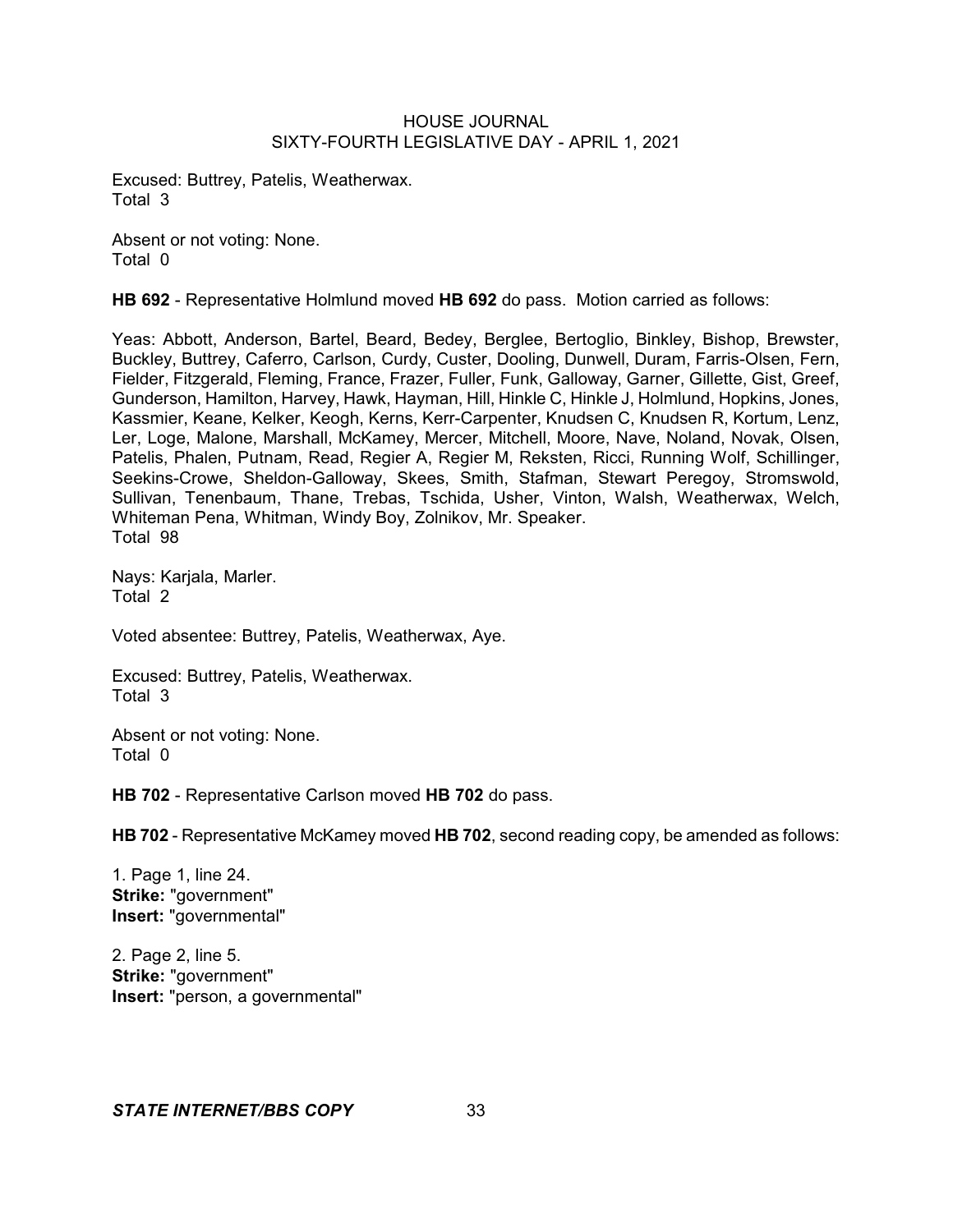3. Page 2, line 5. **Following:** "entity" **Insert:** ","

4. Page 2, line 5 through line 6. **Strike:** "does" on line 5 through "government" on line 6 **Insert:** "may require a vaccine as long as the person, governmental"

5. Page 2, line 6. **Following:** "entity" **Insert:** "," **Following:** "or" **Strike:** "the"

6. Page 2, line 6. **Following: "employer" Strike:** "includes exemptions" **Insert:** "allows an exemption"

Amendment adopted as follows:

Yeas: Abbott, Anderson, Bartel, Beard, Bedey, Berglee, Bertoglio, Binkley, Bishop, Brewster, Buckley, Buttrey, Caferro, Carlson, Curdy, Custer, Dooling, Dunwell, Duram, Farris-Olsen, Fern, Fielder, Fitzgerald, Fleming, France, Frazer, Fuller, Funk, Galloway, Garner, Gillette, Gist, Greef, Gunderson, Hamilton, Harvey, Hawk, Hayman, Hill, Hinkle C, Hinkle J, Holmlund, Hopkins, Jones, Kassmier, Keane, Kelker, Keogh, Kerns, Kerr-Carpenter, Knudsen C, Knudsen R, Kortum, Lenz, Ler, Loge, Malone, Marler, Marshall, McKamey, Mercer, Mitchell, Moore, Nave, Noland, Novak, Olsen, Patelis, Phalen, Putnam, Read, Regier A, Regier M, Reksten, Ricci, Running Wolf, Schillinger, Seekins-Crowe, Sheldon-Galloway, Skees, Smith, Stafman, Stewart Peregoy, Stromswold, Sullivan, Tenenbaum, Thane, Trebas, Tschida, Usher, Vinton, Walsh, Weatherwax, Welch, Whiteman Pena, Whitman, Windy Boy, Zolnikov, Mr. Speaker. Total 99

Nays: Karjala. Total 1

Voted absentee: Buttrey, Patelis, Weatherwax, Aye.

Excused: Buttrey, Patelis, Weatherwax. Total 3

Absent or not voting: None. Total 0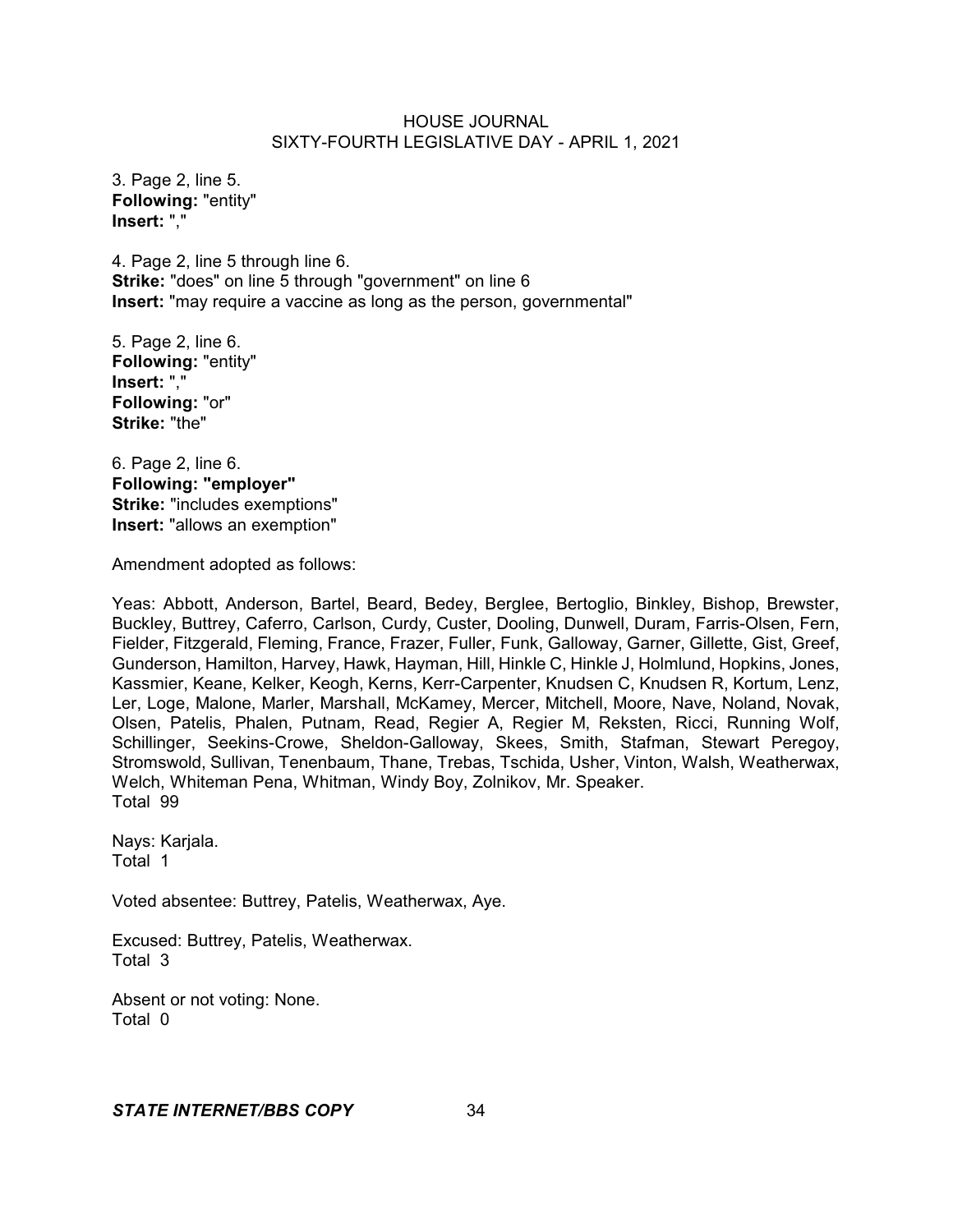**HB 702** - Representative Carlson moved **HB 702**, as amended, do pass. Motion carried as follows:

Yeas: Anderson, Bartel, Beard, Bedey, Berglee, Bertoglio, Binkley, Brewster, Buttrey, Carlson, Dooling, Duram, Fielder, Fitzgerald, Fleming, Frazer, Fuller, Galloway, Garner, Gillette,Gist, Greef, Gunderson, Hill, Hinkle C, Hinkle J, Holmlund, Hopkins, Jones, Kassmier, Kerns, Knudsen C, Knudsen R, Lenz, Ler, Loge, Malone, Marshall, McKamey, Mercer, Mitchell, Moore, Nave, Noland, Patelis, Phalen, Putnam, Read, Regier A, Regier M, Reksten, Ricci, Schillinger, Seekins-Crowe, Sheldon-Galloway, Skees, Stromswold, Trebas, Tschida, Usher, Vinton, Walsh, Welch, Whitman, Zolnikov, Mr. Speaker.

Total 66

Nays: Abbott, Bishop, Buckley, Caferro, Curdy, Custer, Dunwell, Farris-Olsen, Fern, France, Funk, Hamilton, Harvey, Hawk, Hayman, Karjala, Keane, Kelker, Keogh, Kerr-Carpenter, Kortum, Marler, Novak, Olsen, Running Wolf, Smith, Stafman, Stewart Peregoy, Sullivan, Tenenbaum, Thane, Weatherwax, Whiteman Pena, Windy Boy. Total 34

Voted absentee: Buttrey, Patelis, Aye; Weatherwax, No.

Excused: Buttrey, Patelis, Weatherwax. Total 3

Absent or not voting: None. Total 0

**HR 5** - Representative Usher moved **HR 5** be adopted. Motion carried as follows:

Yeas: Anderson, Bartel, Beard, Berglee, Bertoglio, Binkley, Brewster, Buttrey, Carlson, Custer, Dooling, Duram, Fern, Fielder, Fitzgerald, Fleming, Frazer, Fuller, Galloway, Garner, Gillette, Gist, Greef, Gunderson, Hill, Hinkle C, Hinkle J, Holmlund, Hopkins, Jones, Kassmier, Kerns, Knudsen C, Knudsen R, Lenz, Ler, Loge, Malone, Marshall, McKamey, Mercer, Mitchell, Moore, Nave, Noland, Patelis, Phalen, Putnam, Read, Regier A, Regier M, Reksten, Ricci, Schillinger, Seekins-Crowe, Sheldon-Galloway, Skees, Stromswold, Trebas, Tschida, Usher, Vinton, Walsh, Welch, Whitman, Zolnikov, Mr. Speaker. Total 67

Nays: Abbott, Bedey, Bishop, Buckley, Caferro, Curdy, Dunwell, Farris-Olsen, France, Funk, Hamilton, Harvey, Hawk, Hayman, Karjala, Keane, Kelker, Keogh, Kerr-Carpenter, Kortum, Marler, Novak, Olsen, Running Wolf, Smith, Stafman, Stewart Peregoy, Sullivan, Tenenbaum, Thane, Weatherwax, Whiteman Pena, Windy Boy. Total 33

Voted absentee: Buttrey, Patelis, Aye; Weatherwax, No.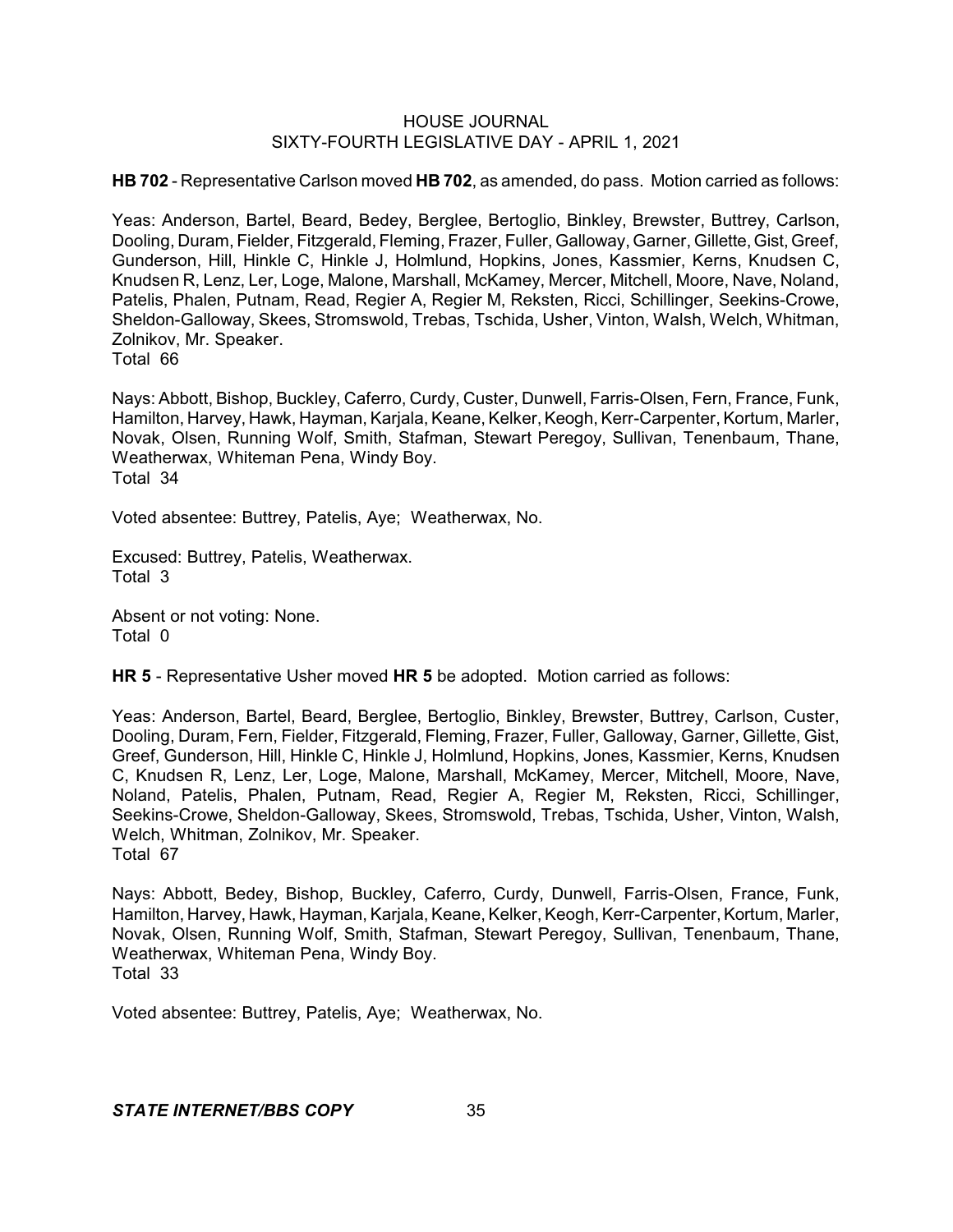Excused: Buttrey, Patelis, Weatherwax. Total 3

Absent or not voting: None. Total 0

Majority Leader Vinton moved the Committee rise and report. Motion carried. Committee arose. House resumed. Mr. Speaker presiding. Chair Berglee moved the Committee of the Whole report be adopted. Report adopted as follows:

Yeas: Anderson, Bartel, Beard, Bedey, Berglee, Bertoglio, Binkley, Brewster, Buckley, Carlson, Curdy, Custer, Dooling, Duram, Fern, Fielder, Fitzgerald, Fleming, France, Frazer, Fuller, Galloway, Garner, Gillette, Greef, Gunderson, Hill, Hinkle C, Hinkle J, Holmlund, Hopkins, Jones, Kassmier, Kelker, Keogh, Kerns, Kerr-Carpenter, Knudsen C, Knudsen R, Lenz, Ler, Loge, Malone, Marshall, McKamey, Mercer, Mitchell, Moore, Nave, Novak, Phalen, Putnam, Read, Regier A, Regier M, Reksten, Ricci, Seekins-Crowe, Sheldon-Galloway, Skees, Stromswold, Sullivan, Trebas, Tschida, Usher, Vinton, Walsh, Welch, Whitman, Zolnikov, Mr. Speaker. Total 71

Nays: Abbott, Bishop, Caferro, Dunwell, Farris-Olsen, Hamilton, Harvey, Hawk, Hayman, Karjala, Keane, Kortum, Marler, Olsen, Running Wolf, Smith, Stafman, Stewart Peregoy, Tenenbaum, Thane, Whiteman Pena, Windy Boy. Total 22

Voted absentee: None.

Excused: Buttrey, Patelis, Weatherwax. Total 3

Absent or not voting: Funk, Gist, Noland, Schillinger. Total 4

#### **MOTIONS**

Majority Leader Vinton moved to re-refer **HB 663** to the Appropriations Committee. Without objection, so ordered.

Majority Leader Vinton moved to re-refer **HB 681** to the Appropriations Committee. Without objection, so ordered.

Majority Leader Vinton moved to re-refer **HB 682** to the Appropriations Committee. Without objection, so ordered.